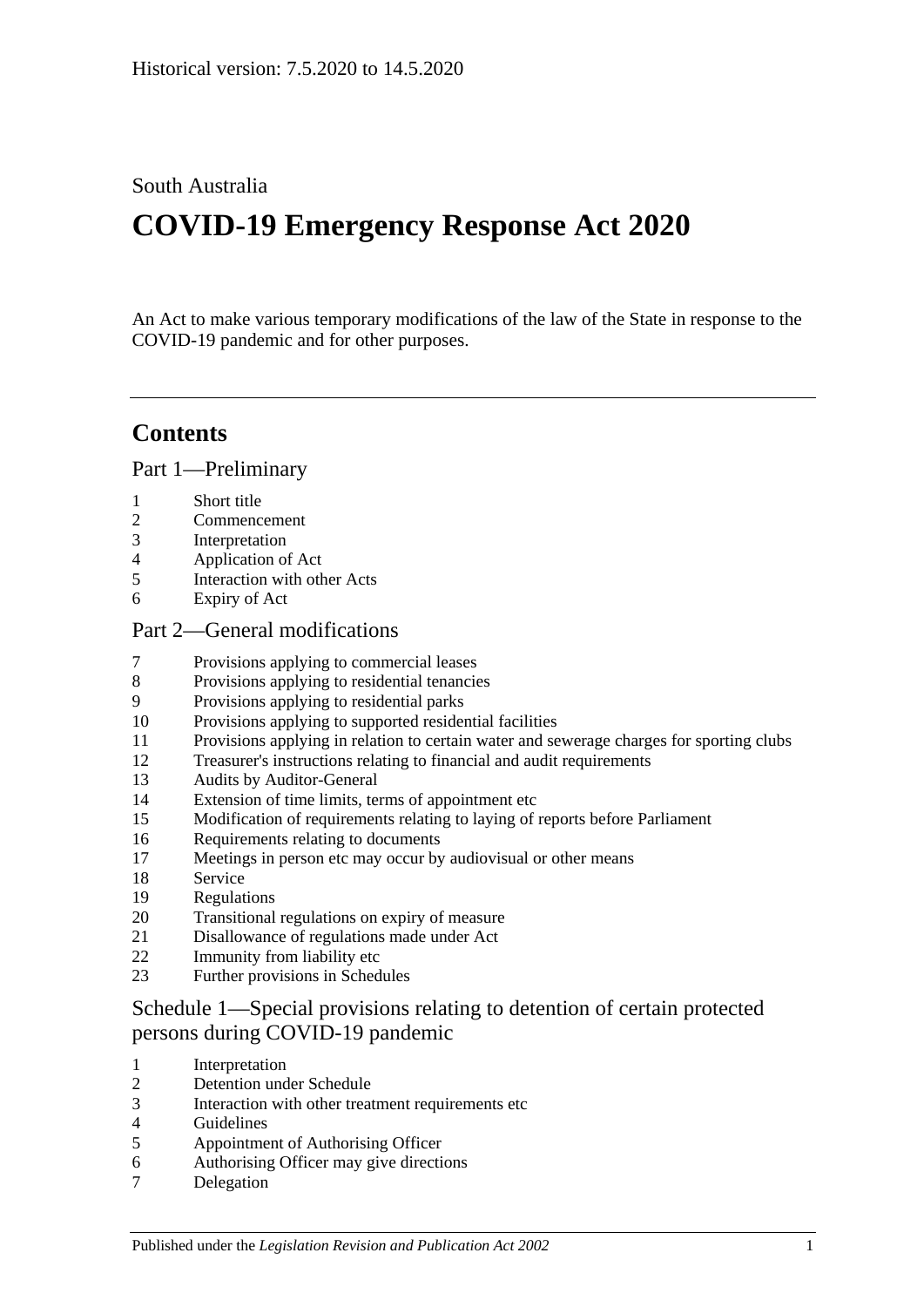- 8 [Authorised officers](#page-22-0)
- 9 [Powers of authorised officers to detain protected person etc](#page-22-1)
- 10 [Additional powers of guardians during COVID-19 pandemic](#page-23-0)
- 11 [Certain persons at prescribed premises may detain protected persons during COVID-19](#page-23-1)  [pandemic](#page-23-1)
- 12 [Detention of protected persons where no guardian](#page-24-0)
- 13 [Duration of detention period](#page-24-1)
- 14 [Extension of detention period and other orders by Tribunal](#page-25-0)
- 15 [Periodic review of detention by Authorising Officer](#page-25-1)
- 16 [Review by Authorising Officer on application of aggrieved person](#page-25-2)
- 17 [Review of decisions by Tribunal](#page-26-0)
- 18 [Tribunal may give advice, direction or approval](#page-26-1)
- 19 [Offence to remove protected person from place of detention etc](#page-26-2)

#### Schedule [2—Temporary modification of particular State laws](#page-27-0)

### Part A1—*Bail Act 1985*

A1 [Modification of](#page-27-1) *Bail Act 1985*

Part 1—*Emergency Management Act 2004*

1 Modification of *[Emergency Management Act](#page-27-2) 2004*

Part 2—*Environment Protection Act 1993*

2 Modification of *[Environment Protection Act](#page-29-0) 1993*

Part 3—*Parliamentary Committees Act 1991*

3 Modification of *[Parliamentary Committees Act](#page-29-1) 1991*

Part 4—*Public Finance and Audit Act 1987*

4 Modification of *[Public Finance and Audit Act](#page-31-0) 1987*

Part 5—*South Australian Public Health Act 2011*

5 Modification of *[South Australian Public Health Act](#page-31-1) 2011*

[Legislative history](#page-33-0)

### <span id="page-1-0"></span>**The Parliament of South Australia enacts as follows:**

## **Part 1—Preliminary**

#### <span id="page-1-1"></span>**1—Short title**

This Act may be cited as the *COVID-19 Emergency Response Act 2020*.

#### <span id="page-1-2"></span>**2—Commencement**

- (1) Subject to this section, this Act comes into operation on the day on which it is assented to by the Governor.
- (2) [Sections](#page-3-1) 7 to [9](#page-9-0) (inclusive) will be taken to have come into operation on 30 March 2020.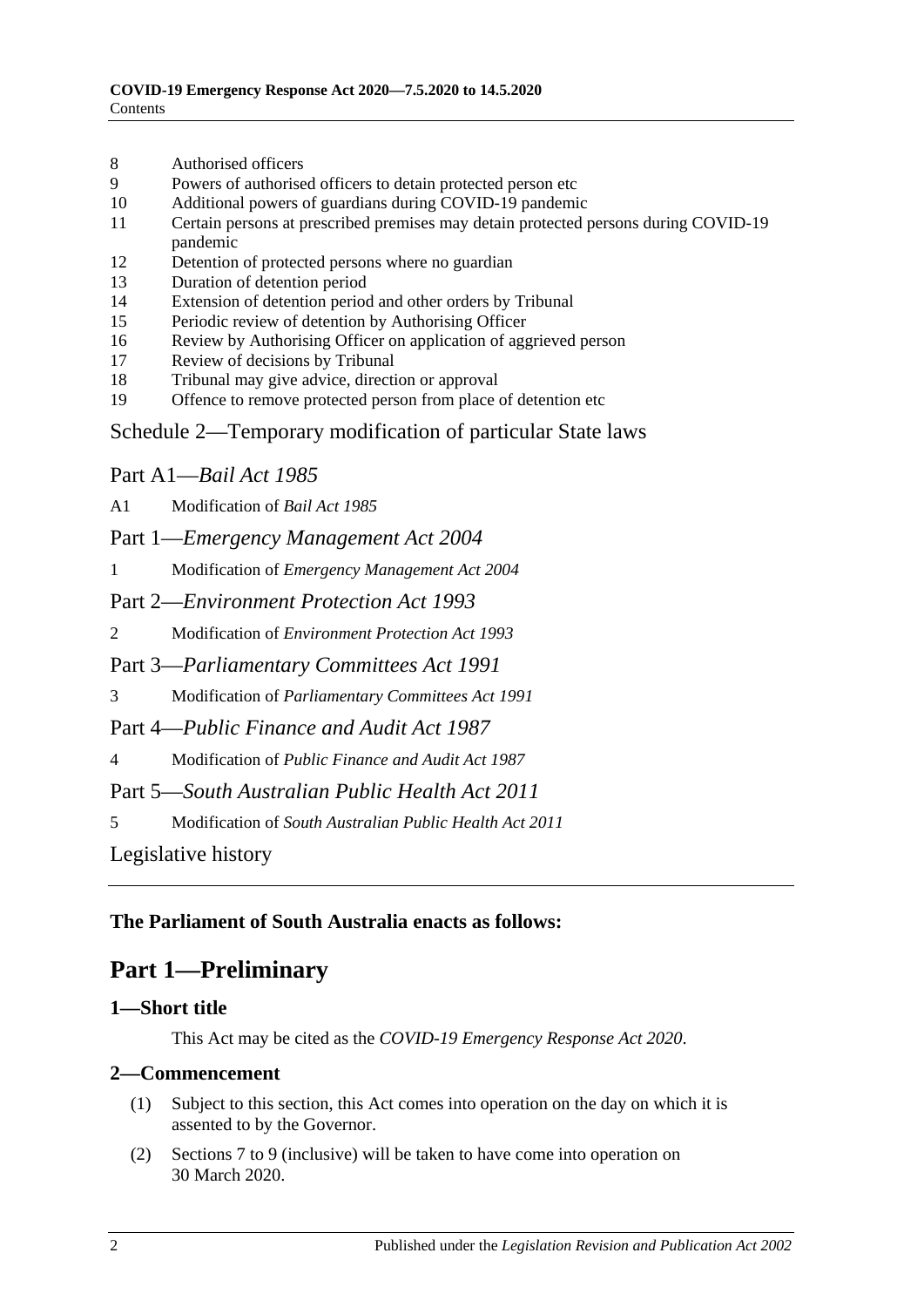### <span id="page-2-0"></span>**3—Interpretation**

In this Act, unless the contrary intention appears—

*instrument* includes any document that affects legal rights or obligations;

*relevant declaration* means a declaration under Part 4 Division 3 of the *[Emergency](http://www.legislation.sa.gov.au/index.aspx?action=legref&type=act&legtitle=Emergency%20Management%20Act%202004)  [Management Act](http://www.legislation.sa.gov.au/index.aspx?action=legref&type=act&legtitle=Emergency%20Management%20Act%202004) 2004*.

#### <span id="page-2-1"></span>**4—Application of Act**

It is the intention of the Parliament that this Act apply within the State and outside the State to the full extent of the extraterritorial legislative capacity of the Parliament.

#### <span id="page-2-2"></span>**5—Interaction with other Acts**

Except as is provided in this Act, this Act is in addition to and does not limit, or derogate from, the provisions of any other Act or law.

#### <span id="page-2-3"></span>**6—Expiry of Act**

- <span id="page-2-4"></span>(1) The Minister—
	- (a) may, by notice in the Gazette, fix a day, or days, on which particular provisions of—
		- (i) [Part](#page-3-0) 2; or
		- (ii) [Schedule](#page-18-3) 1; or
		- (iii) [Schedule](#page-27-0) 2,

will expire; and

- <span id="page-2-5"></span>(b) must, by notice in the Gazette, fix a day on which—
	- (i) all provisions of [Part](#page-3-0) 2 (other than [section](#page-17-0) 20); and
	- (ii) all provisions of [Schedule](#page-18-3) 1; and
	- (iii) all provisions of [Schedule](#page-27-0) 2,

will expire (if they have not previously expired in accordance with [paragraph](#page-2-4) (a)); and

- (c) may, by notice in the Gazette, fix a day on which this Act will finally expire.
- (2) The day fixed by the Minister for the purposes of [subsection](#page-2-5) (1)(b) must be—
	- (a) the day on which all relevant declarations relating to the outbreak of the human disease named COVID-19 within South Australia have ceased (provided that the Minister is satisfied that there is no present intention to make a further such declaration); or
	- (b) the day falling 6 months after the commencement of this section,

whichever is the earlier.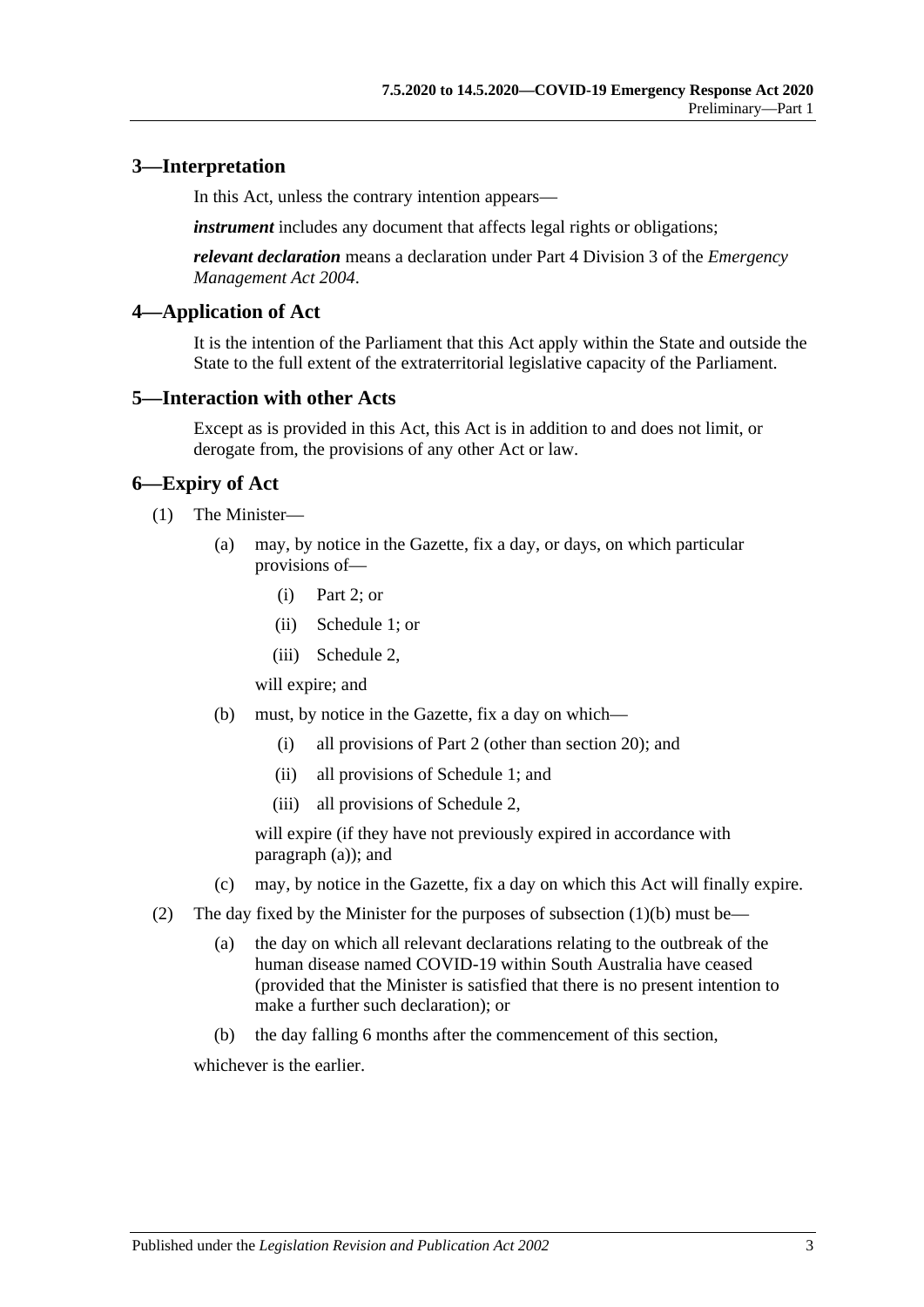(3) For the avoidance of doubt (and without derogating from section 16 of the *[Acts](http://www.legislation.sa.gov.au/index.aspx?action=legref&type=act&legtitle=Acts%20Interpretation%20Act%201915)  [Interpretation Act](http://www.legislation.sa.gov.au/index.aspx?action=legref&type=act&legtitle=Acts%20Interpretation%20Act%201915) 1915*), the expiry of a provision of this Act under this section does not affect the validity or operation of anything done in accordance with the provision before that expiry.

**Note—**

This means, for example, that a contract executed in accordance with any modified requirements under [section](#page-15-0) 16 would remain validly executed even after the expiry of that section.

## <span id="page-3-0"></span>**Part 2—General modifications**

## <span id="page-3-1"></span>**7—Provisions applying to commercial leases**

- (1) Despite any provision of a relevant Act, or any other Act or law, the provisions of this section apply during the prescribed period in relation to a commercial lease.
- (2) The provisions of a commercial lease will be taken to be modified to the extent necessary to give effect to the operation of this section.
- (3) If a lessee is suffering financial hardship as a result of the COVID-19 pandemic, a lessor cannot take any prescribed action against the lessee on grounds of a breach of the lease during the prescribed period consisting of—
	- (a) a failure to pay rent; or
	- (b) a failure to pay outgoings; or
	- (c) the business operating under the lease not being open for business during the hours specified in the lease; or
	- (d) any other act or omission of a kind prescribed by the regulations for the purposes of this subsection.
- (4) An act or omission of a lessee required under the laws of the State in response to the COVID-19 pandemic—
	- (a) will be taken not to amount to a breach of a commercial lease; and
	- (b) will not constitute grounds for termination of the lease or the taking of any prescribed action by the lessor against the lessee.
- (5) Unless otherwise agreed between the lessee and the lessor, rent payable under a commercial lease (other than rent or a component of rent determined by reference to turnover) must not, if during the prescribed period the lessee is suffering financial hardship as a result of the COVID-19 pandemic, be increased.
- <span id="page-3-2"></span>(6) A lessor must not, during the prescribed period, require a lessee who is suffering financial hardship as a result of the COVID-19 pandemic to pay land tax or reimburse the lessor for the payment of land tax in respect of a commercial lease.
- (7) [Subsection](#page-3-2) (6) does not limit the operation of the terms of a commercial lease, or a provision of an Act, that otherwise prohibits the payment of land tax or reimbursement of land tax to a lessor by a lessee.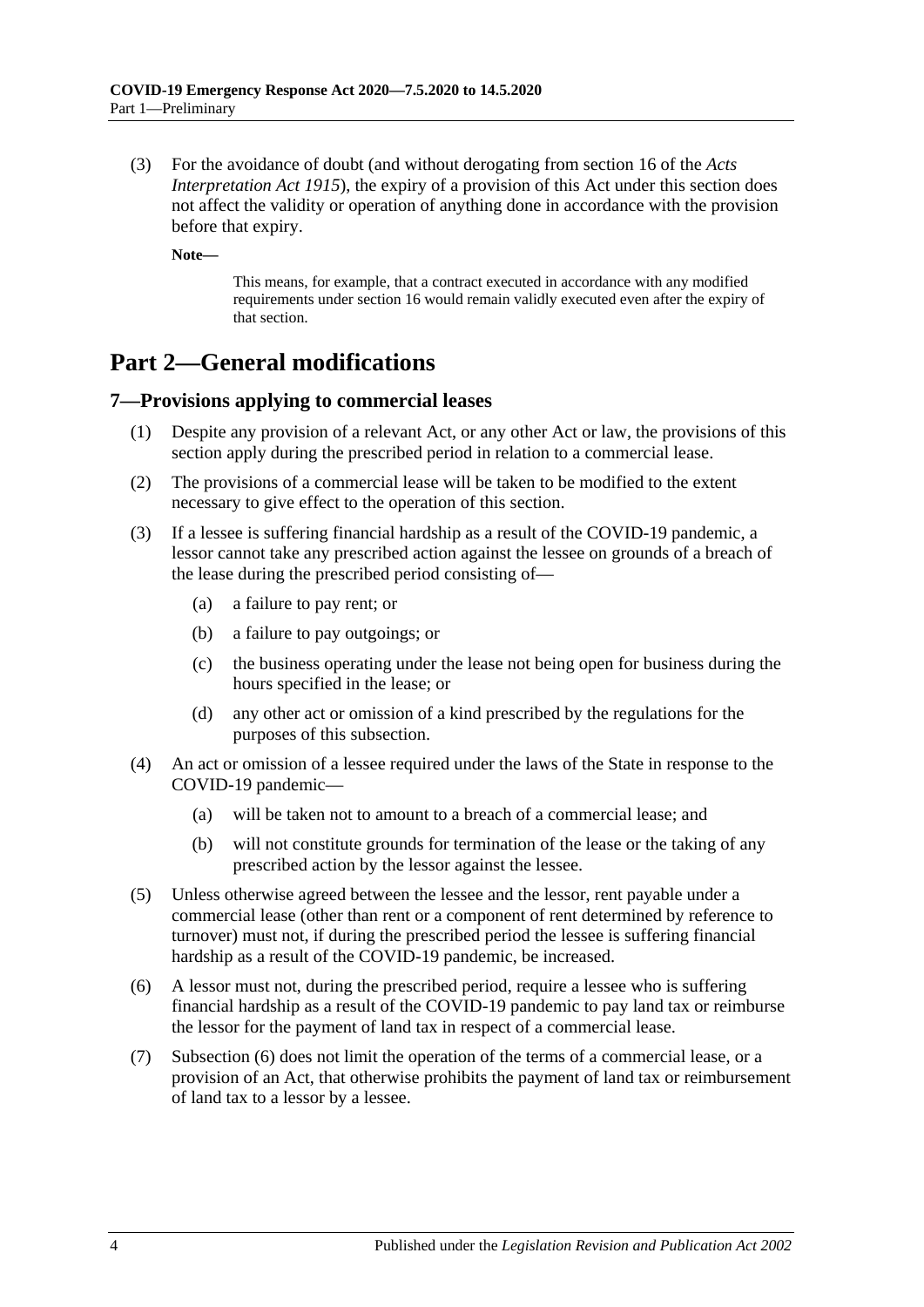- <span id="page-4-1"></span>(8) A party to a commercial lease may apply to the Commissioner for 1 or both of the following:
	- (a) mediation of a dispute in relation to whether or not, for the purposes of this section, a lessee is suffering financial hardship as a result of the COVID-19 pandemic;
	- (b) a determination as to whether or not a lessee is suffering financial hardship as a result of the COVID-19 pandemic.
- <span id="page-4-0"></span>(9) A right of appeal lies to the Magistrates Court against a determination of the Commissioner under [subsection](#page-4-0) (8)(b).
- (10) In addition to the provisions of [subsection](#page-4-1) (8), a party to a commercial lease may apply to the Commissioner for mediation of any other dispute in relation to issues that have arisen in relation to the COVID-19 pandemic—
	- (a) arising from, or related to, the operation of this section; or
	- (b) arising from, or related to, the commercial lease; or
	- (c) related to any other matter relevant to the occupation of the premises or to a business conducted at the premises the subject of the commercial lease.
- (11) The Commissioner may, in exercising any functions or powers under this section in relation to a matter, exercise any of the powers or functions the Commissioner is able to exercise under Part 7 of the *[Fair Trading](http://www.legislation.sa.gov.au/index.aspx?action=legref&type=act&legtitle=Fair%20Trading%20Act%201987) Act 1987* in relation to that matter.
- <span id="page-4-2"></span>(12) If a lessee is suffering financial hardship as a result of the COVID-19 pandemic and during the relevant period—
	- (a) a lessor has taken or commenced, but not yet completed or finalised, a prescribed action (including a prescribed action that has a periodic or ongoing effect); or
	- (b) a lessor has taken or commenced, but not yet completed or finalised, the performance of any other measure (including a measure that has a periodic or ongoing effect) that the lessor would not have been able to undertake or commence during the prescribed period by virtue of the operation of this section; or
	- (c) the operation of the terms of a commercial lease has had effect, or has a periodic or ongoing effect, contrary to the operation of this section,

the action, operation or effect will, insofar as it remains incomplete or ongoing, or has a periodic or ongoing effect, be taken to be stayed or suspended until the end of the prescribed period.

- <span id="page-4-3"></span>(13) The Magistrates Court may, on application by a party to a commercial lease—
	- (a) make such orders as it thinks appropriate in the circumstances to mitigate the effect of an action or effect of a matter referred to in [subsection](#page-4-2) (12), insofar as it has been completed or implemented in whole or in part during the relevant period, on grounds that the lessee has suffered financial hardship as a result of the COVID-19 pandemic; and
	- (b) may make such other orders as it thinks fit.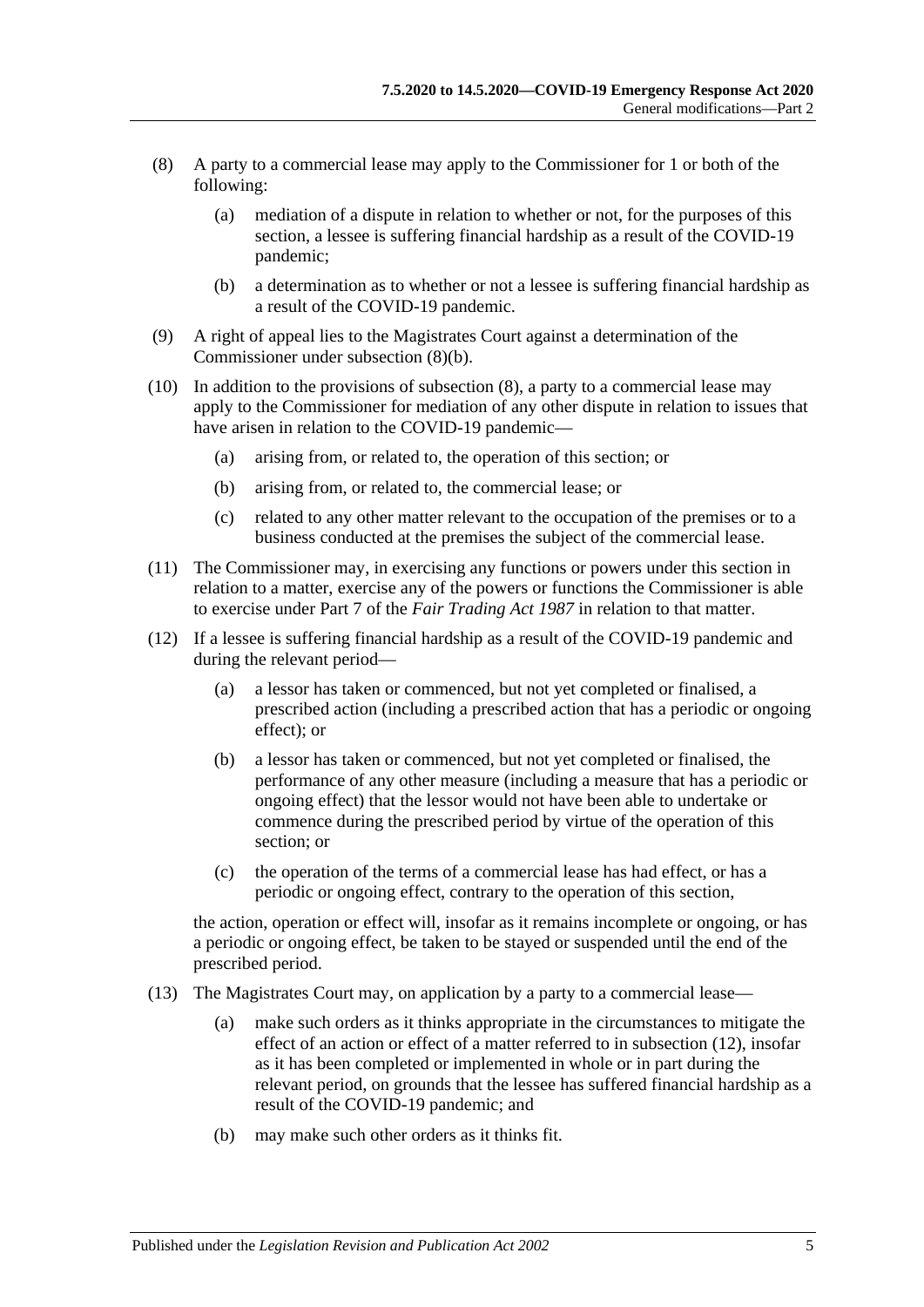$(14)$  In [subsections](#page-4-2)  $(12)$  and  $(13)$ —

*relevant period* means the period—

- (a) beginning on the day on which this section commences; and
- (b) ending on the day on which this Act is assented to by the Governor.
- (15) A person must not divulge or communicate personal information, information relating to business processes or financial information (including information about the turnover of a business) obtained in connection with the operation of this section except—
	- (a) with the consent of the person to whom the information relates; or
	- (b) in connection with the administration of this section; or
	- (c) as authorised by the Commissioner; or
	- (d) for the purposes of legal proceedings; or
	- (e) to a police officer or a law enforcement officer of another State, a Territory of the Commonwealth or of the Commonwealth.
- (16) In this section—

*business* means an undertaking (whether or not carried on with a view to profit) involving the manufacture, sale or supply of goods or services;

*commercial lease* means—

- (a) a retail shop lease within the meaning of the *[Retail and Commercial Leases](http://www.legislation.sa.gov.au/index.aspx?action=legref&type=act&legtitle=Retail%20and%20Commercial%20Leases%20Act%201995)  Act [1995](http://www.legislation.sa.gov.au/index.aspx?action=legref&type=act&legtitle=Retail%20and%20Commercial%20Leases%20Act%201995)*; or
- (b) a lease under the *[Landlord and Tenant Act](http://www.legislation.sa.gov.au/index.aspx?action=legref&type=act&legtitle=Landlord%20and%20Tenant%20Act%201936) 1936*, including a retail shop lease to which Part 4 of that Act applies; or
- (c) any other agreement under which a person grants or agrees to grant another person for value a right to occupy premises for carrying on a business—
	- (i) whether or not the right is a right of exclusive occupation; and
	- (ii) whether the agreement is expressed or implied; and
	- (iii) whether the agreement is oral or in writing, or partly oral and partly in writing,

but does not include—

- (d) a lease under the *[Pastoral Land Management and Conservation Act](http://www.legislation.sa.gov.au/index.aspx?action=legref&type=act&legtitle=Pastoral%20Land%20Management%20and%20Conservation%20Act%201989) 1989*; or
- (e) a lease under the *[Crown Land Management Act](http://www.legislation.sa.gov.au/index.aspx?action=legref&type=act&legtitle=Crown%20Land%20Management%20Act%202009) 2009*;

*Commissioner* means the person holding or acting in the office of Small Business Commissioner;

*lessee* means the person who has the right to occupy premises under a commercial lease;

*lessor* means the person who grants the right to occupy premises under a commercial lease;

*outgoings* has the same meaning as in the *[Retail and Commercial Leases Act](http://www.legislation.sa.gov.au/index.aspx?action=legref&type=act&legtitle=Retail%20and%20Commercial%20Leases%20Act%201995) 1995*;

*party* to a commercial lease means the lessor or the lessee under a commercial lease;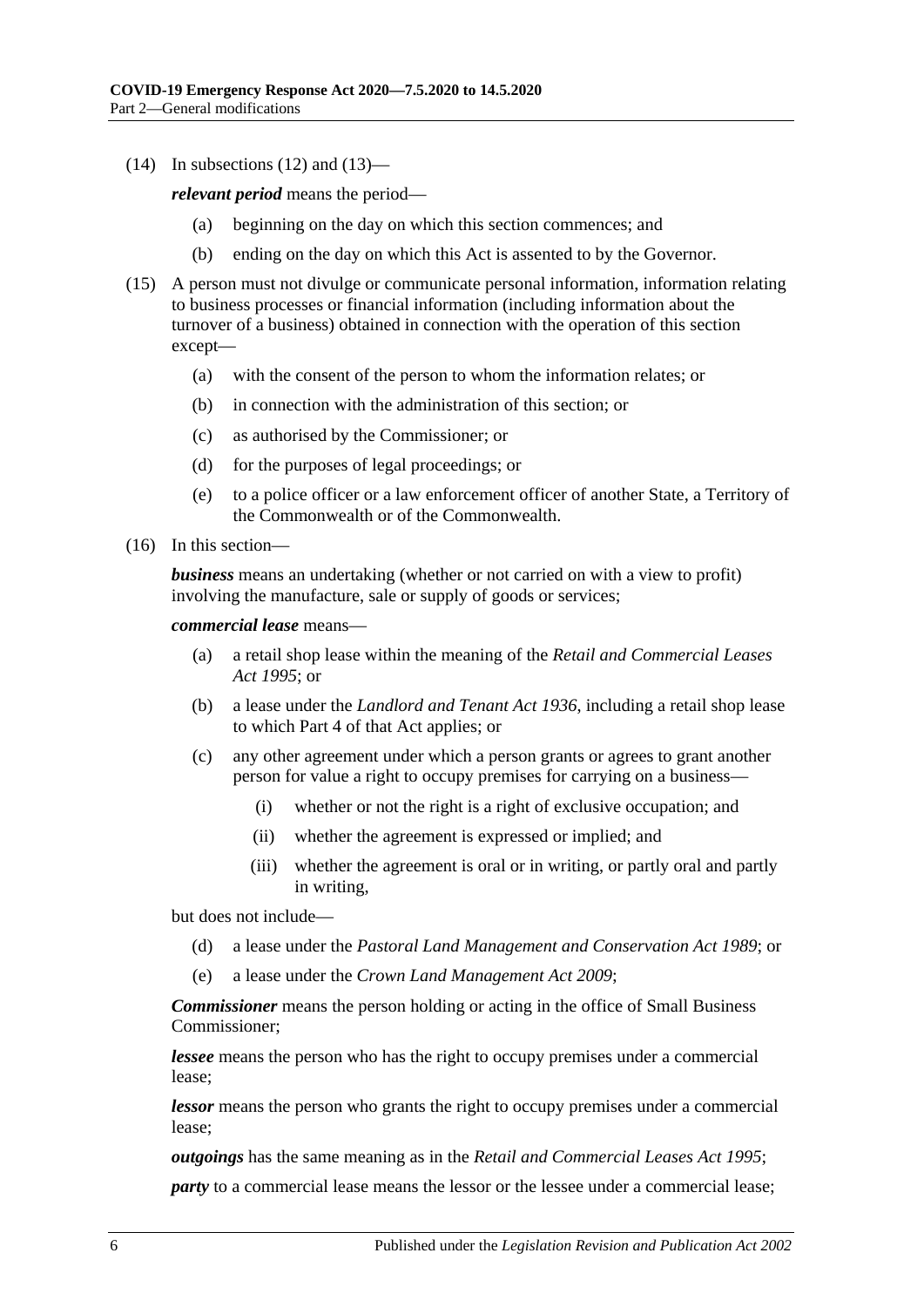*prescribed action* means taking action under the provisions of a commercial lease or seeking orders or issuing proceedings in a court for any of the following:

- (a) eviction of the lessee from premises the subject of the commercial lease;
- (b) exercising a right of re-entry to premises the subject of the commercial lease;
- (c) recovery of land;
- (d) distraint of goods;
- (e) forfeiture;
- (f) damages;
- (g) requiring a payment of interest on unpaid rent otherwise payable by a lessee;
- (h) recovery of the whole or part of a security bond under the commercial lease;
- (i) performance of obligations by the lessee or any other person pursuant to a guarantee under the commercial lease;
- (j) possession;
- (k) termination of the commercial lease;
- (l) any other remedy otherwise available to a lessor against a lessee at common law or under the law of this State;

*prescribed period* means the period—

- (a) beginning on the day on which this section comes into operation; and
- (b) ending on the day on which this section expires under [section](#page-2-3) 6;

#### *relevant Act* means—

- (a) the *[Real Property Act](http://www.legislation.sa.gov.au/index.aspx?action=legref&type=act&legtitle=Real%20Property%20Act%201886) 1886*; and
- (b) the *[Retail and Commercial Leases Act](http://www.legislation.sa.gov.au/index.aspx?action=legref&type=act&legtitle=Retail%20and%20Commercial%20Leases%20Act%201995) 1995*; and
- (c) the *[Landlord and Tenant Act](http://www.legislation.sa.gov.au/index.aspx?action=legref&type=act&legtitle=Landlord%20and%20Tenant%20Act%201936) 1936*.

### <span id="page-6-0"></span>**8—Provisions applying to residential tenancies**

- (1) Subject to this section, the operation of the *[Residential Tenancies Act](http://www.legislation.sa.gov.au/index.aspx?action=legref&type=act&legtitle=Residential%20Tenancies%20Act%201995) 1995* is modified as follows:
	- (a) the terms of any residential tenancy agreement will be taken to be modified to such extent necessary to give effect to the modifications made by this section;
	- (b) the landlord must not increase the rent payable under a residential tenancy agreement (whether under section 55 of that Act or otherwise);
	- (c) except where exceptional circumstances exist, an inspection of premises under that Act may only occur by means of audiovisual or other electronic means that do not involve the landlord or an agent of the landlord physically entering the premises (and the tenant must take such steps as are reasonably necessary to enable such an inspection to occur);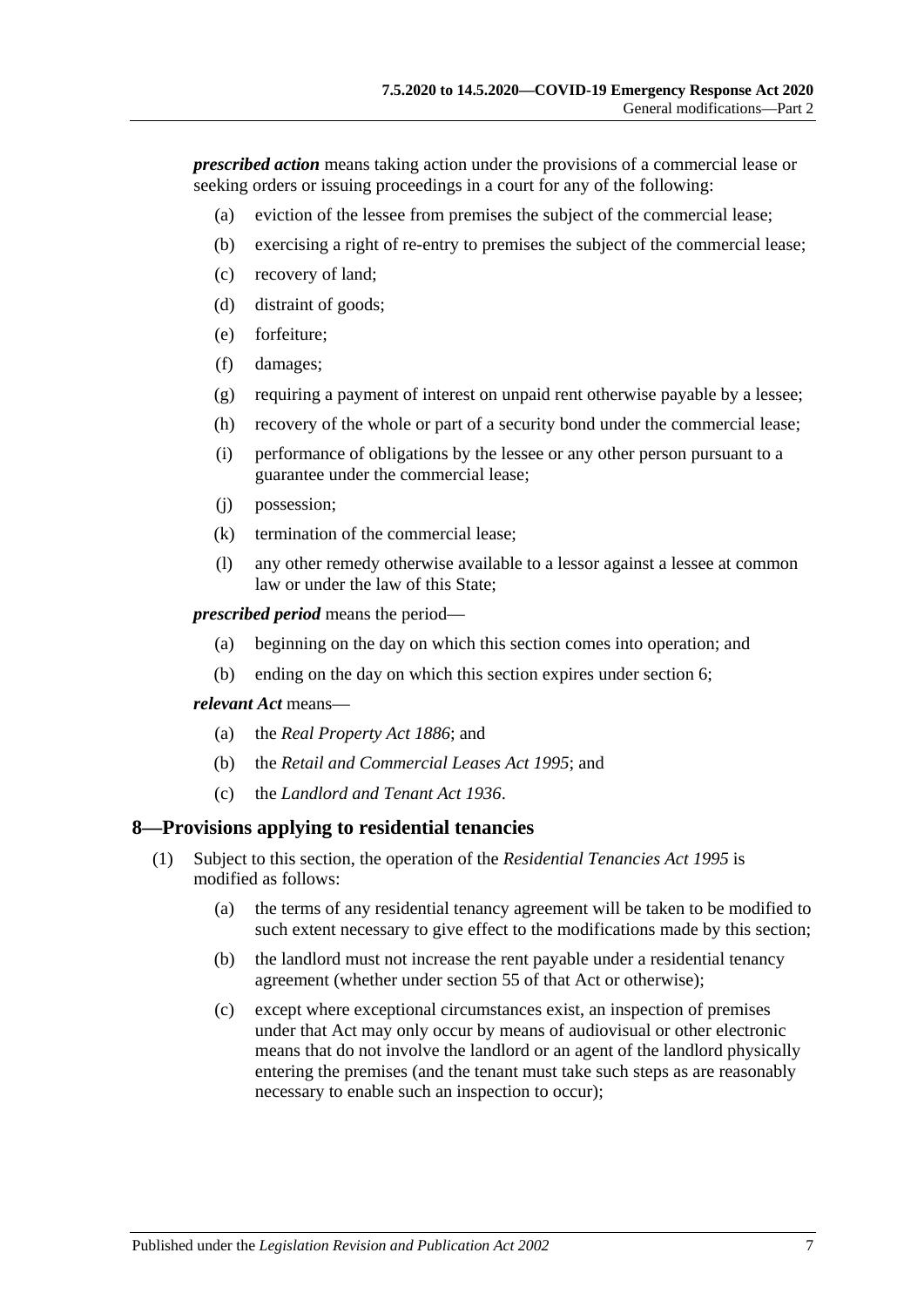- (d) despite any other provision of that Act, or any other Act or law, an act or omission of the tenant required under the laws of the State in response to the COVID-19 pandemic will be taken not to amount to a breach of a residential tenancy agreement or otherwise amount to grounds for termination of the agreement;
- (e) a tenant may have repairs carried out on the premises (in accordance with any agreement with the landlord relating to such repairs) without seeking prior approval (and section  $68(3)(e)$  and  $(5)$  of that Act will be taken to apply to costs or compensation incurred by or owing to the tenant accordingly);
- (f) section 78A of that Act will be taken not to apply in respect of—
	- (i) a breach of a residential tenancy agreement consisting of a failure to pay rent where the tenant is suffering financial hardship as a result of the COVID-19 pandemic; or
	- (ii) any act or omission of the tenant required under the laws of the State in response to the COVID-19 pandemic;
- (g) a residential tenancy cannot be terminated under that Act solely on the grounds of a breach of a residential tenancy agreement consisting of a failure to pay rent where the tenant is suffering financial hardship as a result of the COVID-19 pandemic;
- (h) the Tribunal cannot terminate a residential tenancy or make an order for possession of the premises in respect of a breach of a residential tenancy agreement consisting of a failure to pay rent where the tenant is suffering financial hardship as a result of the COVID-19 pandemic;
- <span id="page-7-0"></span>(i) on an application under section 89 of that Act relating to financial hardship suffered as a result of the COVID-19 pandemic, the Tribunal may, instead of or in addition to an order terminating the agreement, make such orders as the Tribunal thinks fit;
- (j) on an application under section 89 of that Act, as modified by [paragraph](#page-7-0) (i), the Tribunal must have particular regard to the circumstances of the COVID-19 pandemic (including the need to ameliorate the effects of the pandemic in the State and the need to avoid homelessness during such a public health emergency);
- (k) despite any other Act or law, the Tribunal may, on application or otherwise in proceedings under that Act, make any order it considers appropriate in the circumstances of the COVID-19 pandemic (including an order that specified costs associated with the termination of a residential tenancy agreement be reduced or waived);
- (l) the Tribunal, on an application under section 93 of that Act (whether the application was made before or after the commencement of this section)—
	- (i) must have regard to the circumstances of the COVID-19 pandemic (including the need to ameliorate the effects of the pandemic in the State and the need to avoid homelessness during such a public health emergency); and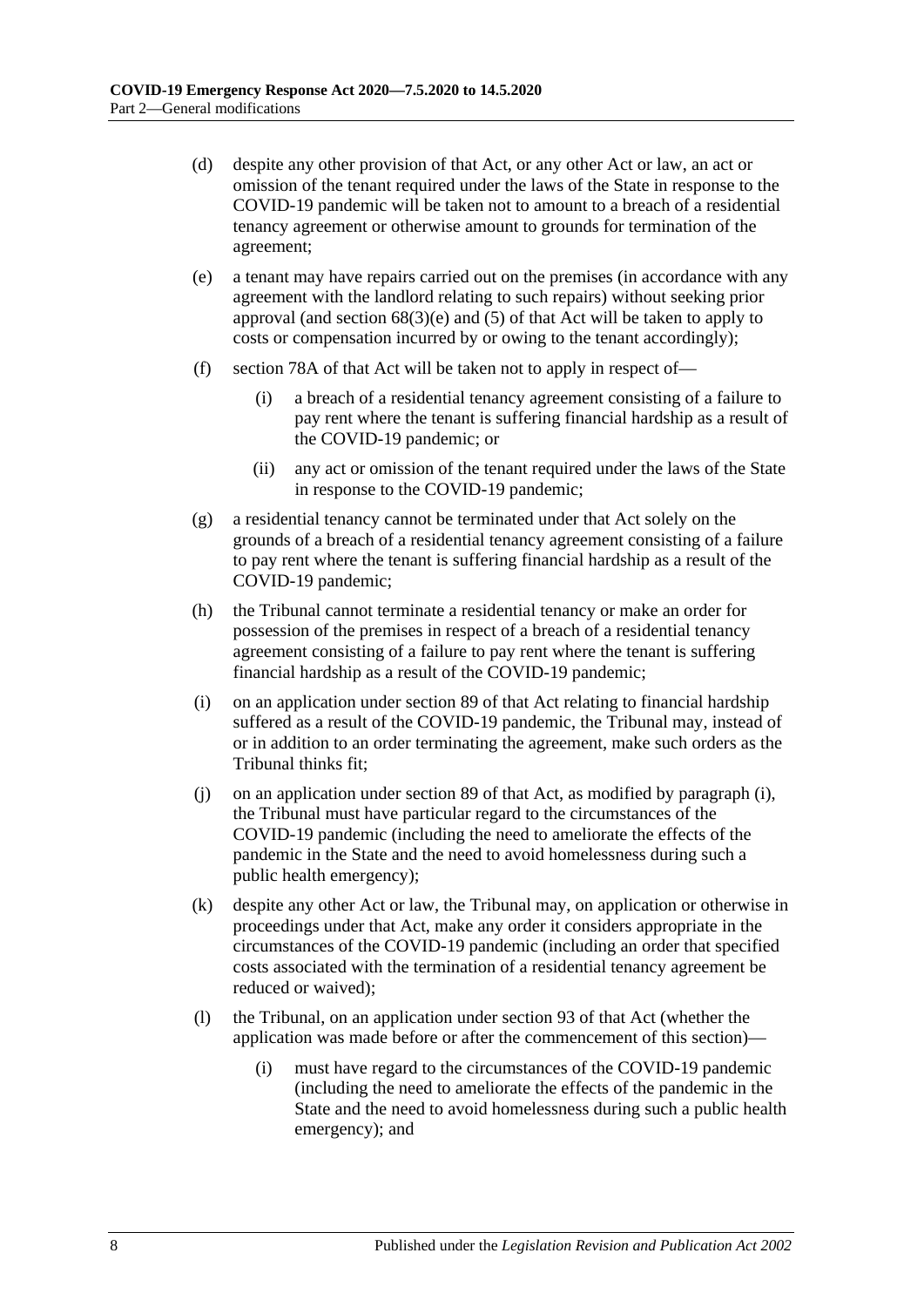- (ii) may, in a case where a tenant is suffering financial hardship as a result of the COVID-19 pandemic, despite section 93(4)(a), suspend the operation of an order under that section for such period, and on such conditions, as the Tribunal thinks fit; and
- (iii) may, in a case where a tenant is suffering financial hardship as a result of the COVID-19 pandemic, despite section 93(4a), modify a residential tenancy agreement during such a period of suspended operation so as to reduce the tenant's immediate financial obligations under the agreement;
- (m) the Tribunal may, in relation to an order made under section  $93(4)(a)$  of that Act before the commencement of this section, on an application by a tenant or landlord, further suspend the operation of the order for possession if the tenant is suffering financial hardship as a result of the COVID-19 pandemic;
- (n) the preceding paragraphs will be taken to apply in relation to a rooming house agreement under that Act (where a reference in a preceding paragraph to a provision of that Act will be taken to be a reference to a provision of a corresponding kind under Part 7 of that Act);
- (o) despite any other Act or law, the Tribunal must not make an order requiring interest to be paid on an amount payable by a tenant under a residential tenancy agreement;
- (p) despite a provision of any other Act or law, an order of the Tribunal contemplated by a preceding paragraph may have retrospective effect;
- (q) section 99(4) of that Act does not apply in circumstances where the tenant, or another person lawfully residing in the premises, is self-isolating because they have, or may have, COVID-19;
- (r) section 115 of that Act will be taken not to apply to an agreement or arrangement required by this section or otherwise required to give effect to this section;
- (s) the following matters must not be recorded on a residential tenancies database:
	- (i) a matter consisting of, or relating to, a failure to pay rent due where the tenant is suffering financial hardship as a result of the COVID-19 pandemic;
	- (ii) any other matter that the Tribunal orders not to be so recorded;
	- (iii) any other matter prescribed by the regulations.
- (2) A purported termination or other action in contravention of the *[Residential Tenancies](http://www.legislation.sa.gov.au/index.aspx?action=legref&type=act&legtitle=Residential%20Tenancies%20Act%201995)  Act [1995](http://www.legislation.sa.gov.au/index.aspx?action=legref&type=act&legtitle=Residential%20Tenancies%20Act%201995)* (as modified by this section) will be taken to be void and of no effect.
- (3) A provision of the *[Residential Tenancies Act](http://www.legislation.sa.gov.au/index.aspx?action=legref&type=act&legtitle=Residential%20Tenancies%20Act%201995) 1995* not referred to in a preceding subsection will be taken to be modified to the extent necessary to give effect to the modifications set out in this section.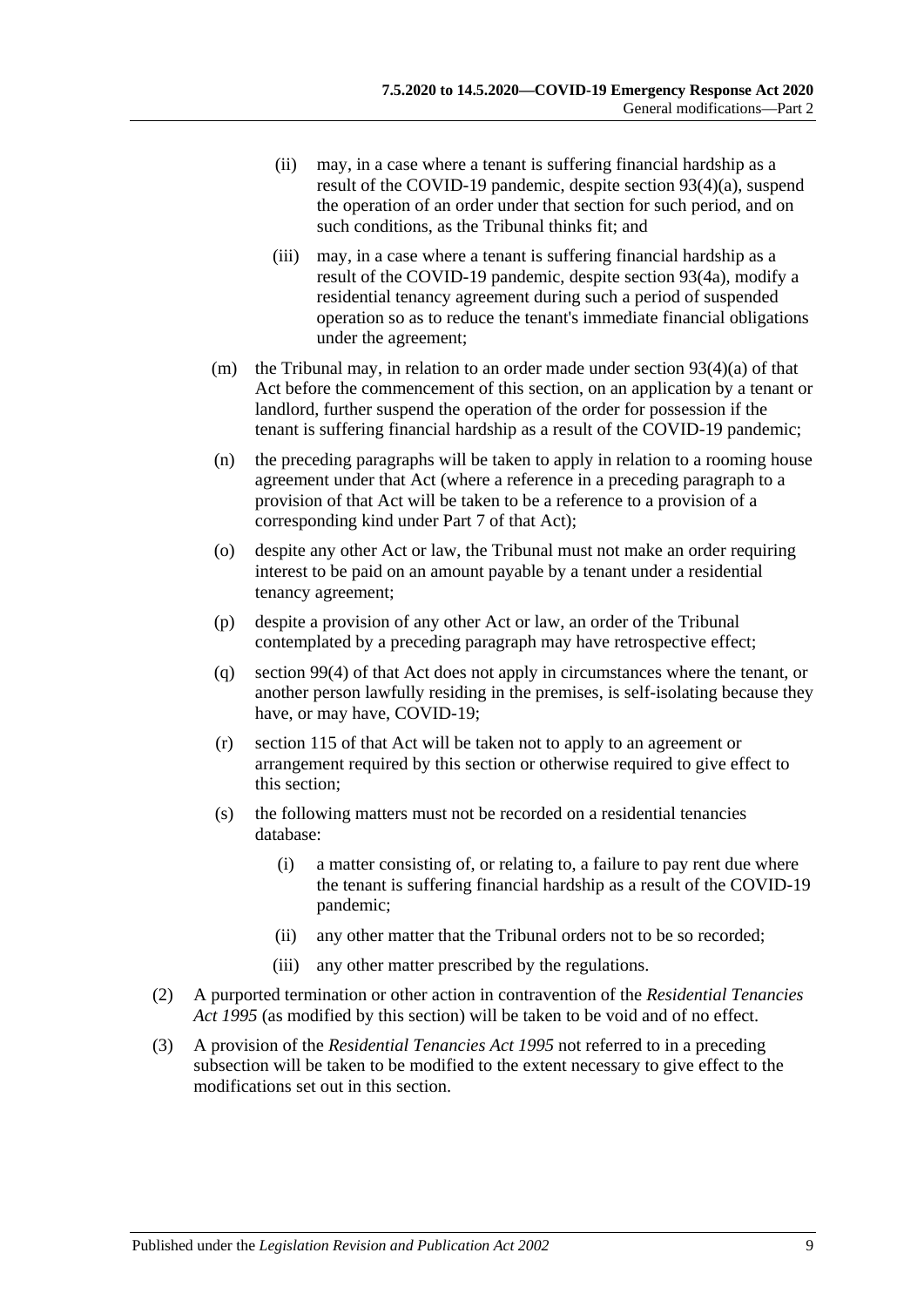- <span id="page-9-1"></span>(4) The Tribunal may, on application by a landlord or tenant under a residential tenancy agreement (whether or not the agreement is still in force), make such of the following orders as the Tribunal thinks fit:
	- (a) an order modifying or suspending any prescribed order of the Tribunal made during the prescribed period in relation to a residential tenancy period;
	- (b) an order confirming, varying or quashing any prescribed action done, or purportedly done, by a landlord under the *[Residential Tenancies Act](http://www.legislation.sa.gov.au/index.aspx?action=legref&type=act&legtitle=Residential%20Tenancies%20Act%201995) 1995* in respect of a residential tenancy agreement during the prescribed period;
	- (c) any other order the Tribunal thinks appropriate to address the consequences of the retrospective commencement of this section.
- (5) An application under [subsection](#page-9-1) (4) must be made within 28 days after the commencement of this section (or such longer period as the Tribunal may allow).
- (6) In making orders under this section, the Tribunal must have regard to the intended effect of the operation of this section as it relates to matters of the relevant kind.
- (7) Section 111 of the *[Residential Tenancies Act](http://www.legislation.sa.gov.au/index.aspx?action=legref&type=act&legtitle=Residential%20Tenancies%20Act%201995) 1995* applies in relation to orders under this section.
- (8) To avoid doubt, the jurisdiction conferred by this section comes within the original jurisdiction of the Tribunal.
- (9) Subject to any regulations under [section](#page-17-0) 20, an order of the Tribunal under this section will be taken to be revoked on the day on which this section expires.
- (10) In this section, a reference to the payment of rent will be taken to include a reference to the payment of an amount relating to water supply and usage.
- (11) A term or phrase used in this section will, unless the contrary intention appears, have the same meaning as in the *[Residential Tenancies Act](http://www.legislation.sa.gov.au/index.aspx?action=legref&type=act&legtitle=Residential%20Tenancies%20Act%201995) 1995*.
- (12) In this section—

*prescribed order* means an order of the Tribunal made, or having effect, during the prescribed period;

*prescribed action*, by a landlord, means an action taken by the landlord that would, if it occurred after the commencement of this section, contravene the *[Residential](http://www.legislation.sa.gov.au/index.aspx?action=legref&type=act&legtitle=Residential%20Tenancies%20Act%201995)  [Tenancies Act](http://www.legislation.sa.gov.au/index.aspx?action=legref&type=act&legtitle=Residential%20Tenancies%20Act%201995) 1995* (as modified by this section);

*prescribed period* means the period commencing on 30 March 2020 and ending on the day on which this Act comes into operation.

### <span id="page-9-0"></span>**9—Provisions applying to residential parks**

- (1) The operation of the *[Residential Parks Act](http://www.legislation.sa.gov.au/index.aspx?action=legref&type=act&legtitle=Residential%20Parks%20Act%202007) 2007* is modified such that the modifications made by [section](#page-6-0) 8 to the *[Residential Tenancies Act](http://www.legislation.sa.gov.au/index.aspx?action=legref&type=act&legtitle=Residential%20Tenancies%20Act%201995) 1995* (including, to avoid doubt, the provisions of [section](#page-6-0) 8 relating to the Tribunal) apply in relation to the *[Residential Parks Act](http://www.legislation.sa.gov.au/index.aspx?action=legref&type=act&legtitle=Residential%20Parks%20Act%202007) 2007* as if a reference in that section to a residential tenancy agreement were a reference to a residential park tenancy agreement, residential park site agreement or residential park agreement (as the case requires).
- (2) A purported termination or other action in contravention of the *[Residential Parks](http://www.legislation.sa.gov.au/index.aspx?action=legref&type=act&legtitle=Residential%20Parks%20Act%202007)  Act [2007](http://www.legislation.sa.gov.au/index.aspx?action=legref&type=act&legtitle=Residential%20Parks%20Act%202007)* (as modified by this section) will be taken to be void and of no effect.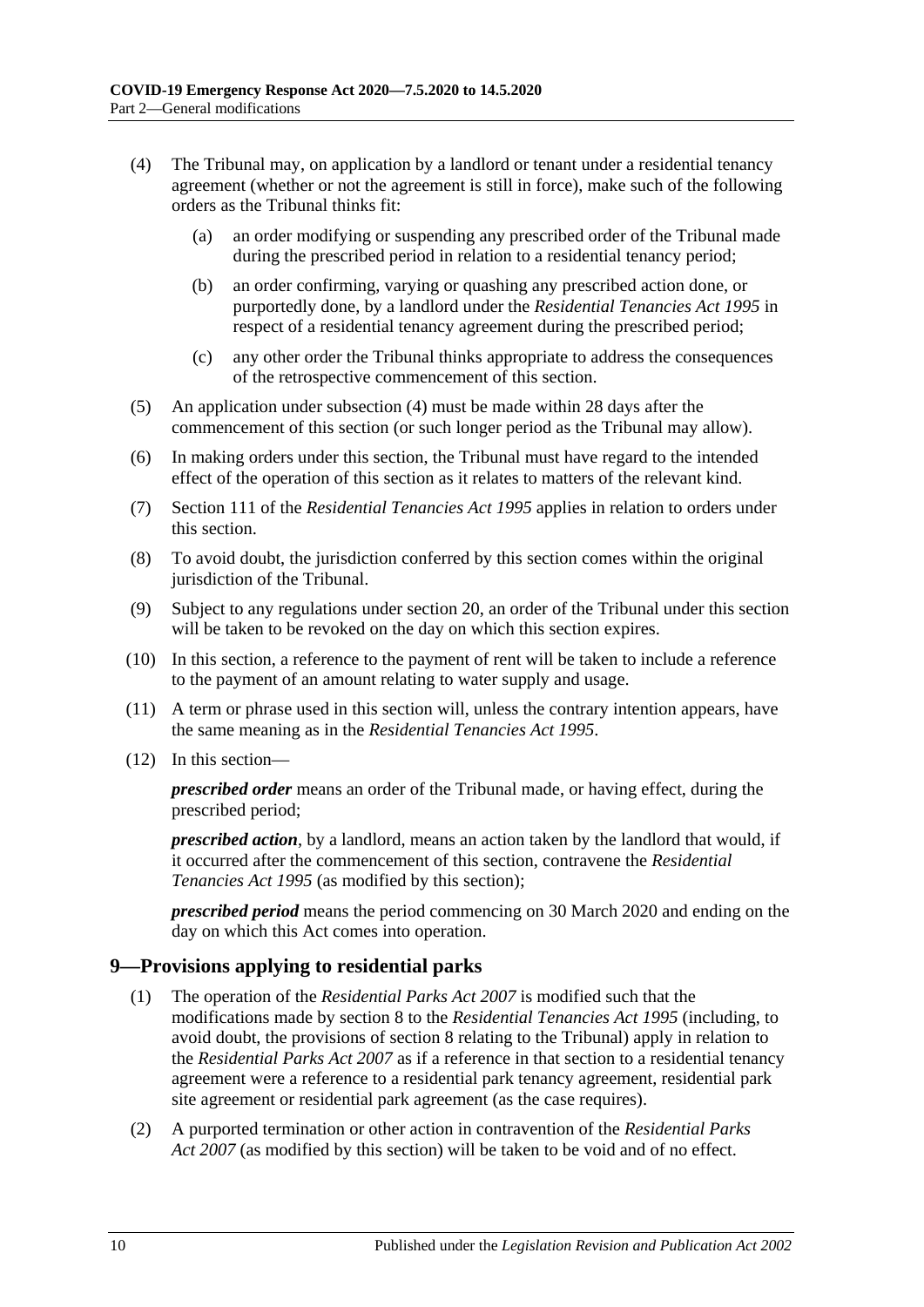(3) A term or phrase used in this section will, unless the contrary intention appears, have the same meaning as in the *[Residential Parks Act](http://www.legislation.sa.gov.au/index.aspx?action=legref&type=act&legtitle=Residential%20Parks%20Act%202007) 2007*.

#### <span id="page-10-0"></span>**10—Provisions applying to supported residential facilities**

- <span id="page-10-1"></span>(1) Subject to this section, the operation of the *[Supported Residential Facilities Act](http://www.legislation.sa.gov.au/index.aspx?action=legref&type=act&legtitle=Supported%20Residential%20Facilities%20Act%201992) 1992* is modified as follows:
	- (a) a proprietor cannot take any other action under that Act for the purpose of terminating a resident contract, where—
		- (i) the grounds for termination are a failure of the resident to pay fees and charges under the resident contract; and
		- (ii) the resident is suffering financial hardship as a result of the COVID-19 pandemic;
	- (b) a proprietor cannot increase fees and charges payable in relation to a resident contract;
	- (c) a resident will be taken not to have breached a term of a resident contract or other agreement by complying with a direction or law relating to the COVID-19 pandemic that applies to or regulates residents of supported residential facilities;
	- (d) a proprietor must not give a notice to a resident under section 39 of that Act that purports to be notice of a proposed termination on grounds of failure to pay fees or charges if the resident is suffering financial hardship as a result of the COVID-19 pandemic;
	- (e) a proprietor cannot make an application under section 43 of that Act in relation to a dispute consisting of a failure to pay fees and charges if the resident is suffering financial hardship as a result of the COVID-19 pandemic (and, to avoid doubt, a licensing authority cannot make orders under that section on an application relating to any other kind of dispute that purports to terminate a resident contract or otherwise require payment of fees and charges in relation to such a resident);
	- (f) the Tribunal must not, on a review under section 44 of that Act, make an order that purports to terminate a resident contract or otherwise require a resident to pay fees and charges to the proprietor if the resident is suffering financial hardship as a result of the COVID-19 pandemic;
	- (g) the operation of section 47 of that Act is modified such that—
		- (i) a visit or attendance by a person will only fall within the ambit of that section if it complies with any direction or law applying to or regulating such visits or attendances; and
		- (ii) a person does not commit an offence under section 47(2) if the person is acting in accordance with a direction or law referred to in [subparagraph](#page-10-1) (i);
	- (h) section 50 of that Act will be taken not to apply to an agreement or arrangement required by this section or otherwise required to give effect to this section;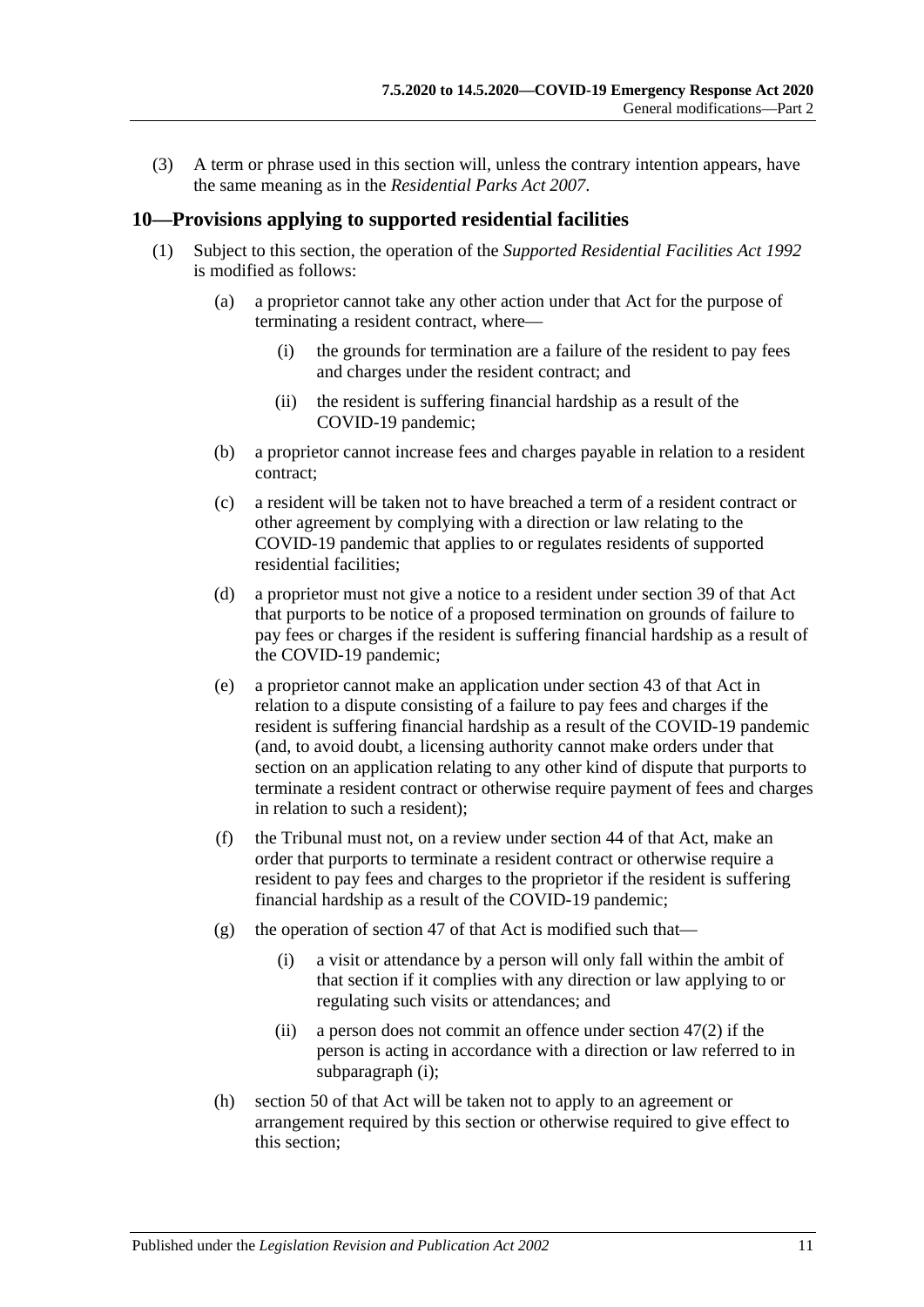- (i) except where exceptional circumstances exist, an inspection of a supported residential facility under that Act may only occur by means of audiovisual or other electronic means that do not involve an authorised officer physically entering the premises (and the proprietor and residents must take such steps as are reasonably necessary to enable such an inspection to occur);
- (j) a proprietor will be taken not to commit an offence against that Act, or breach a term of a licence or resident contract or other agreement, to the extent that an act or omission of the proprietor is reasonably required to give effect to the modification made by this section, or by any direction or law relating to the COVID-19 pandemic that applies to or regulates supported residential facilities;
- (k) the Tribunal or a licensing authority, in performing a function or exercising a power under that Act, must have regard to the circumstances of the COVID-19 pandemic (including the need to ameliorate the effects of the pandemic in the State and the need to avoid homelessness during such a public health emergency).
- (2) For the purposes of this section, a reference to fees and charges payable in relation to a resident contract will be taken to include a reference to any costs (however described) payable by a resident under the resident contract (whether for accommodation, personal care services or otherwise).
- (3) A term or phrase used in this section will, unless the contrary intention appears, have the same meaning as in the *[Supported Residential Facilities Act](http://www.legislation.sa.gov.au/index.aspx?action=legref&type=act&legtitle=Supported%20Residential%20Facilities%20Act%201992) 1992*.

## <span id="page-11-0"></span>**11—Provisions applying in relation to certain water and sewerage charges for sporting clubs**

- (1) The operation of the *[Water Industry Act](http://www.legislation.sa.gov.au/index.aspx?action=legref&type=act&legtitle=Water%20Industry%20Act%202012) 2012*, the *[Local Government Act](http://www.legislation.sa.gov.au/index.aspx?action=legref&type=act&legtitle=Local%20Government%20Act%201999) 1999* and any other Act or law prescribed by the regulations (being an Act or law relating to the supply of water, sewerage services or storm water management) is modified as follows:
	- (a) the Minister under the relevant Act may, by notice in the Gazette—
		- (i) waive an amount of prescribed costs payable by a specified sporting club, or a sporting club of a specified class (whether incurred before or after the commencement of this section); or
		- (ii) exempt (conditionally or unconditionally) a specified sporting club, or a sporting club of a specified class, from a specified provision of those Acts;
	- (b) the regulations under this Act may modify or suspend the operation of any Act or law relating to the supply of water to, the use of sewerage services by, or the management of storm water by, a specified sporting club or sporting clubs of a specified class;
	- (c) a term of any contract, agreement or other instrument that is inconsistent with the modifications made by this section will, to the extent of that inconsistency, be of no effect.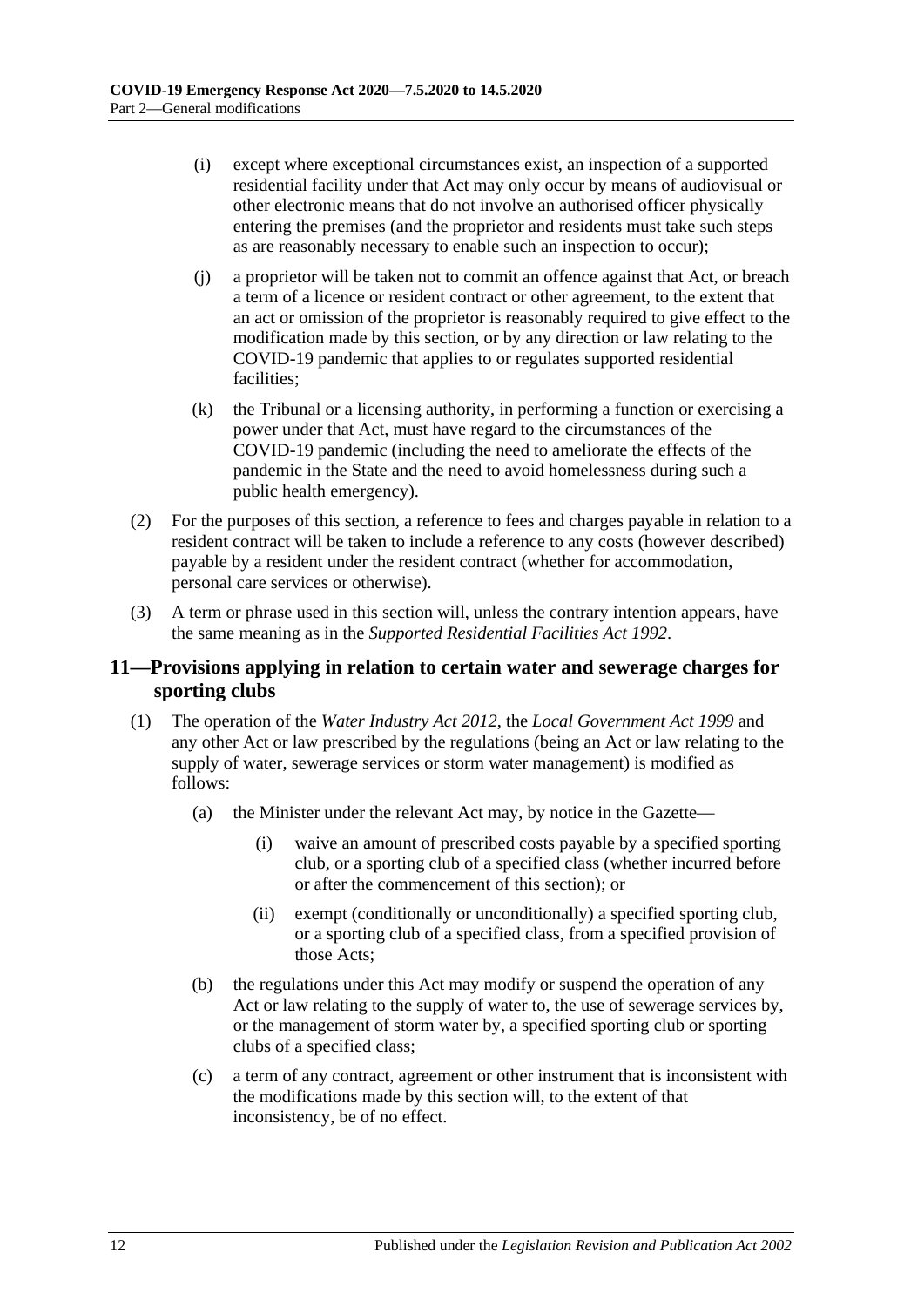(2) In this section—

#### *prescribed costs* means—

- (a) an amount payable for the supply of water (whether potable or otherwise); or
- (b) an amount payable for the use of sewerage services; or
- (c) an amount payable in relation to storm water management; or
- (d) any other amount of a kind prescribed by the regulations;

*sewerage services* has the same meaning as in the *[Water Industry Act](http://www.legislation.sa.gov.au/index.aspx?action=legref&type=act&legtitle=Water%20Industry%20Act%202012) 2012*.

#### <span id="page-12-2"></span><span id="page-12-0"></span>**12—Treasurer's instructions relating to financial and audit requirements**

- (1) Subject to [subsection](#page-12-1) (2), the Treasurer may, after consultation with the Auditor-General, issue instructions under section 41 of the *[Public Finance and Audit](http://www.legislation.sa.gov.au/index.aspx?action=legref&type=act&legtitle=Public%20Finance%20and%20Audit%20Act%201987)  Act [1987](http://www.legislation.sa.gov.au/index.aspx?action=legref&type=act&legtitle=Public%20Finance%20and%20Audit%20Act%201987)* that suspend or modify—
	- (a) any provisions of that Act, regulations under that Act or any other instructions issued under section 41; or
	- (b) any requirements under another Act or law relating to financial reporting or auditing,

if satisfied that the suspension or modification is necessary as a result of circumstances brought about by the COVID-19 pandemic (or as a result of any measures taken to address the COVID-19 pandemic) or to provide economic stimulus during and after the COVID-19 pandemic.

- <span id="page-12-1"></span>(2) An instruction that modifies or suspends any provision of Part 3 of the *[Public Finance](http://www.legislation.sa.gov.au/index.aspx?action=legref&type=act&legtitle=Public%20Finance%20and%20Audit%20Act%201987)  [and Audit Act](http://www.legislation.sa.gov.au/index.aspx?action=legref&type=act&legtitle=Public%20Finance%20and%20Audit%20Act%201987) 1987* may not be issued pursuant to [subsection](#page-12-2) (1) unless the Auditor-General has certified that the Auditor-General is also satisfied that the suspension or modification is necessary as a result of circumstances brought about by the COVID-19 pandemic (or as a result of any measures taken to address the COVID-19 pandemic) or to provide economic stimulus during and after the COVID-19 pandemic.
- (3) Instructions issued pursuant to this section—
	- (a) may not diminish the powers or protections of the Auditor-General under any Act or law; but
	- (b) may, for example (and without limitation), modify or suspend—
		- (i) requirements under another Act or law relating to annual or other reports where such reports include any financial reporting or are subject to auditing requirements; or
		- (ii) requirements relating to a financial reporting framework or the time at which any auditing is to occur or the time at which or manner in which any financial information or reports are to be provided to any person or body or are to be published or otherwise made available.
- (4) Section 41(6) and (7) of the *[Public Finance and Audit Act](http://www.legislation.sa.gov.au/index.aspx?action=legref&type=act&legtitle=Public%20Finance%20and%20Audit%20Act%201987) 1987* do not apply to an instruction issued by the Treasurer pursuant to this section.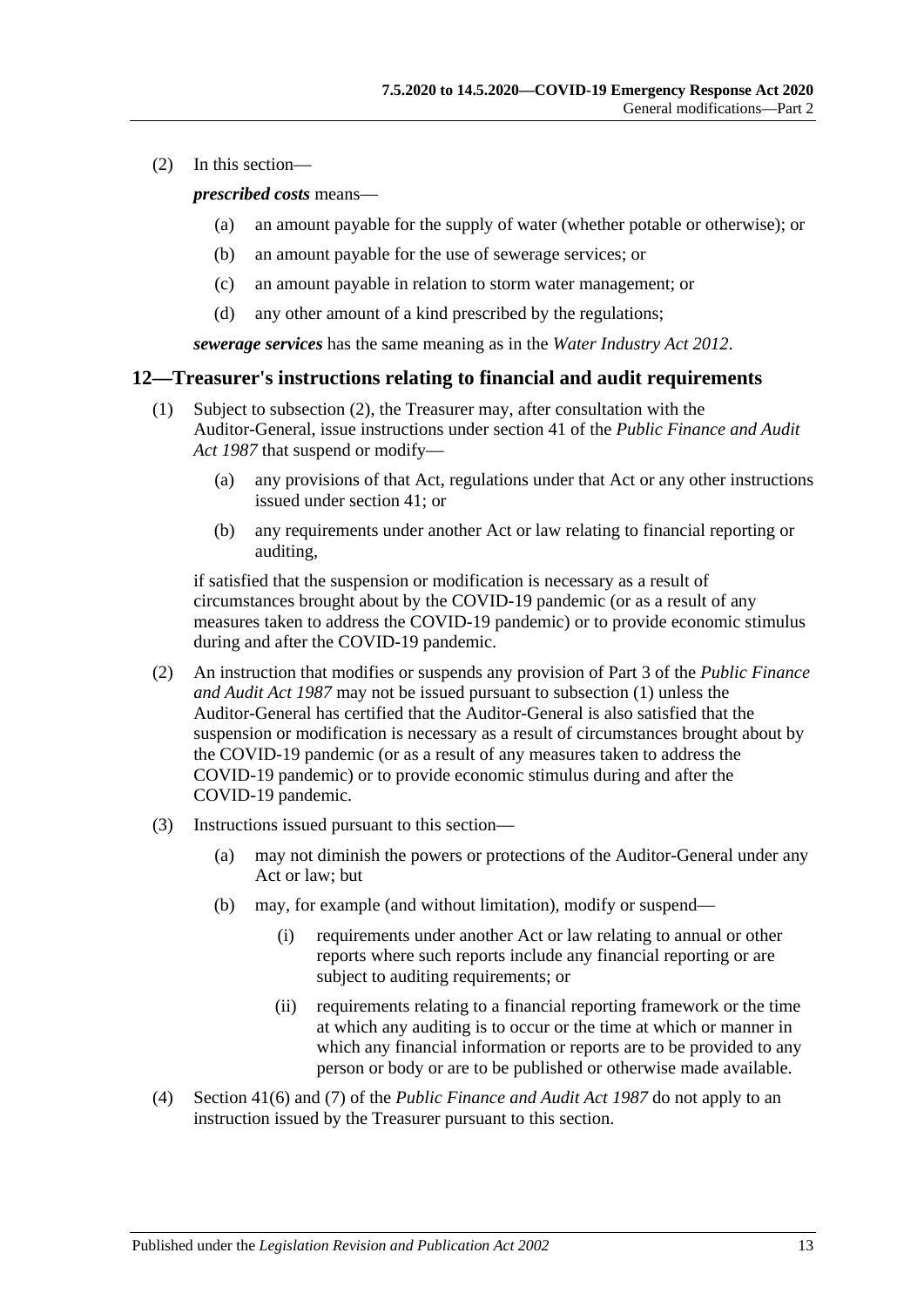- (5) The Auditor-General must prepare a report on instructions issued pursuant to this section and either—
	- (a) annex the report to the Auditor-General's annual report under section 36(1a) of the *[Public Finance and Audit Act](http://www.legislation.sa.gov.au/index.aspx?action=legref&type=act&legtitle=Public%20Finance%20and%20Audit%20Act%201987) 1987*; or
	- (b) deliver the report to the President of the Legislative Council and the Speaker of the House of Assembly.
- (6) If the President of the Legislative Council or the Speaker of the House of Assembly is absent at the time the Auditor-General delivers to the Parliament a report under this section, the Clerk of the relevant House will receive the report on behalf of the President or the Speaker (as the case may be) and the report will then be taken to have been delivered to the President or the Speaker.
- (7) The President of the Legislative Council and the Speaker of the House of Assembly must, not later than the first sitting day after a report and other documents have been delivered (or are taken to have been delivered) to the President or the Speaker by the Auditor-General under this Part, lay them before their respective Houses.
- <span id="page-13-3"></span>(8) Subject to [subsection](#page-13-2) (9), the Auditor-General must, as soon as is reasonably practicable after a report has been delivered (or is taken to have been delivered) to the President of the Legislative Council and the Speaker of the House of Assembly under this section, publish the report on a website determined by the Auditor-General or in such other manner as the Auditor-General thinks fit.
- <span id="page-13-2"></span>(9) If the day immediately following the day on which the report is delivered (or is taken to have been delivered) is a sitting day for either House of the Parliament, the Auditor-General must not publish the report and other documents in accordance with [subsection](#page-13-3) (8) until the report has been laid before a House of the Parliament.
- (10) On the expiry of this section under [section](#page-2-3) 6 all instructions issued by the Treasurer pursuant to this section are taken to be revoked.

## <span id="page-13-0"></span>**13—Audits by Auditor-General**

- (1) Subject to any instructions pursuant to [section](#page-12-0) 12, but despite any other Act or law, the Auditor-General may determine to conduct a review, in such manner as the Auditor-General thinks fit, instead of any audit that would (apart from this section) be required to be undertaken by the Auditor-General.
- (2) For the avoidance of doubt—
	- (a) the Auditor-General has, when conducting a review under this section, the same powers as the Auditor-General would have had if an audit were being conducted; and
	- (b) any obligation or duty of a person in connection with the conduct of an audit will be taken to apply equally to the person in connection with the conduct of a review (as if it were an audit) unless the Auditor-General determines otherwise.

### <span id="page-13-4"></span><span id="page-13-1"></span>**14—Extension of time limits, terms of appointment etc**

- (1) If, in accordance with an Act or law, or an instrument—
	- (a) anything needs to be done at a particular time or within a particular period; or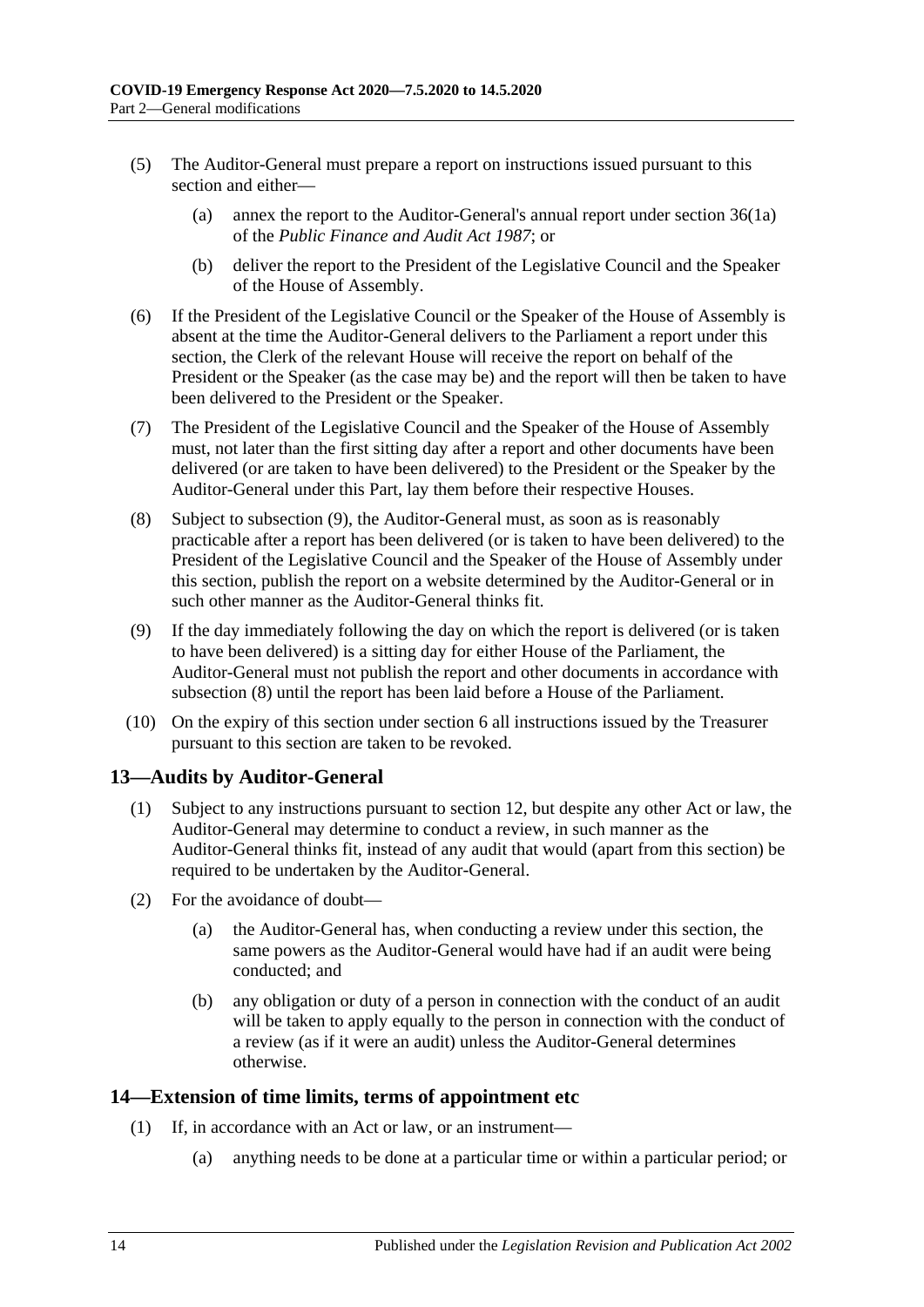- (b) any appointment or circumstance ceases at a particular time or exists for a particular period; or
- (c) anything would expire or cease at a particular time or at the end of a particular period,

(however expressed), the Governor may, by regulation, postpone that time or extend that period.

- (2) However, the regulations may only—
	- (a) postpone a time at which a particular appointment would cease; or
	- (b) extend a particular appointment; or
	- (c) extend a period, at the end of which a particular appointment would cease,

by a maximum period of 6 months.

- (3) Without limiting [subsection](#page-13-4) (1), a postponement or an extension of a period under this section—
	- (a) may be subject to conditions or other limitations; and
	- (b) may be expressed as applying to a particular requirement under an Act or law or to a class of requirements or otherwise in circumstances described in the regulation; and
	- (c) may have the effect of modifying any Act or law or any instrument.

## <span id="page-14-0"></span>**15—Modification of requirements relating to laying of reports before Parliament**

- <span id="page-14-1"></span>(1) Despite a provision of this or any other Act, a requirement under an Act that a report or other document (however described) be laid before either or both Houses of Parliament within a specified period will, by force of this section, be modified so that the report or other document is required to be laid before either or both Houses of Parliament (as the case requires) within 7 calendar days after the occurrence of the event that requires the report to be so laid before Parliament.
- <span id="page-14-2"></span>(2) A requirement under [subsection](#page-14-1) (1) will, if the Parliament, or the relevant House of Parliament, is not sitting during the 7 day period, be taken to be satisfied by the report or other document being delivered to the President of the Legislative Council or the Speaker of the House of Assembly.
- <span id="page-14-3"></span>(3) If the President of the Legislative Council or the Speaker of the House of Assembly is absent at the time a report or other document is to be delivered under [subsection](#page-14-2) (2), the Clerk of the relevant House will receive the report on behalf of the President or the Speaker (as the case may be) and the report will then be taken to have been delivered to the President or the Speaker.
- (4) The Clerk of the relevant House or Houses must, as soon as is reasonably practicable after a report or other document is received under [subsection](#page-14-3) (3), cause the report or other document—
	- (a) to be published on a website determined by the Clerk; and
	- (b) to be distributed (whether electronically or by some other means determined by the Clerk) to each member of the relevant House or to each member of Parliament (as the case requires).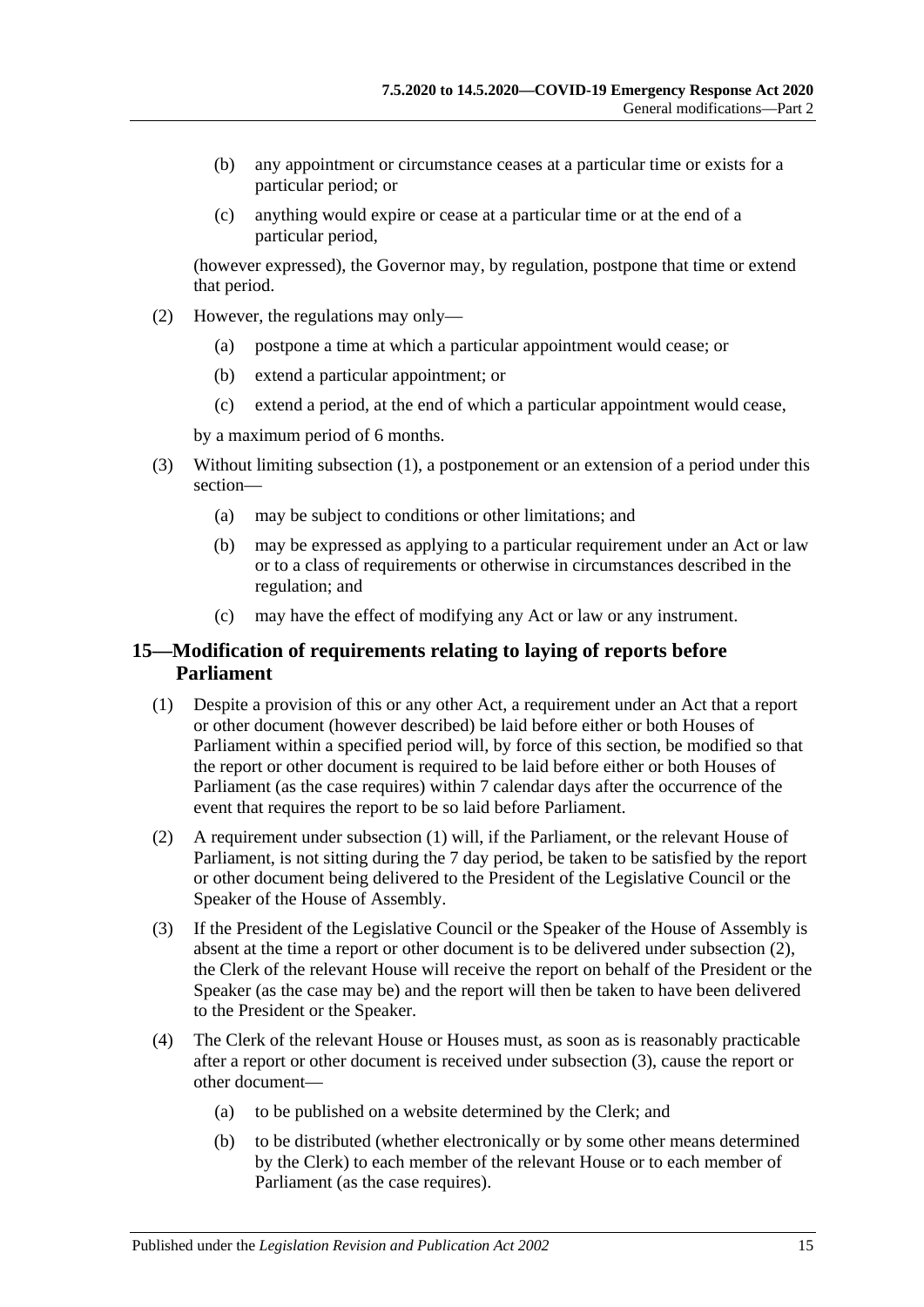(5) The President of the Legislative Council and the Speaker of the House of Assembly must, not later than the first sitting day after a report or other document has been delivered (or is taken to have been delivered) to the President or the Speaker under this section, lay them before their respective Houses.

#### <span id="page-15-3"></span><span id="page-15-0"></span>**16—Requirements relating to documents**

- (1) The Governor may, by regulation, suspend or modify any requirements under an Act or law, or an instrument, relating to the preparation, signing, witnessing, attestation, certification, stamping or other treatment of any document.
- (2) Without limiting [subsection](#page-15-3) (1), a regulation under this section—
	- (a) may be subject to conditions or other limitations; and
	- (b) may be expressed as applying to a particular requirement under an Act or law or to a class of requirements or otherwise in circumstances described in the regulation; and
	- (c) may have the effect of modifying any Act or law or any instrument.

#### <span id="page-15-1"></span>**17—Meetings in person etc may occur by audiovisual or other means**

- (1) Despite a provision of any other Act or law, a requirement that a meeting occur or that some other transaction take place that requires 2 or more persons to be physically present will be taken to be satisfied if the persons meet, or the transaction takes place, remotely using 1 or more of (including a combination of) the following means of communication:
	- (a) audio visual;
	- (b) audio;
	- (c) any other means of communication prescribed by the regulations for the purposes of this paragraph.
- (2) This section does not apply in circumstances prescribed by the regulations.

#### <span id="page-15-2"></span>**18—Service**

Except where this Act requires otherwise, a notice or other document required or authorised to be given to or served on a person under this Act may—

- (a) be given to the person personally; or
- (b) be left for the person at the person's place of residence or business with someone apparently over the age of 16 years; or
- (c) be posted to the person at the person's last known place of residence or business; or
- (d) be transmitted by fax or email to a fax number or email address provided by the person (in which case the notice or other document will be taken to have been given or served at the time of transmission); or
- (e) if the person is a company or registered body within the meaning of the *Corporations Act 2001* of the Commonwealth, be served in accordance with that Act.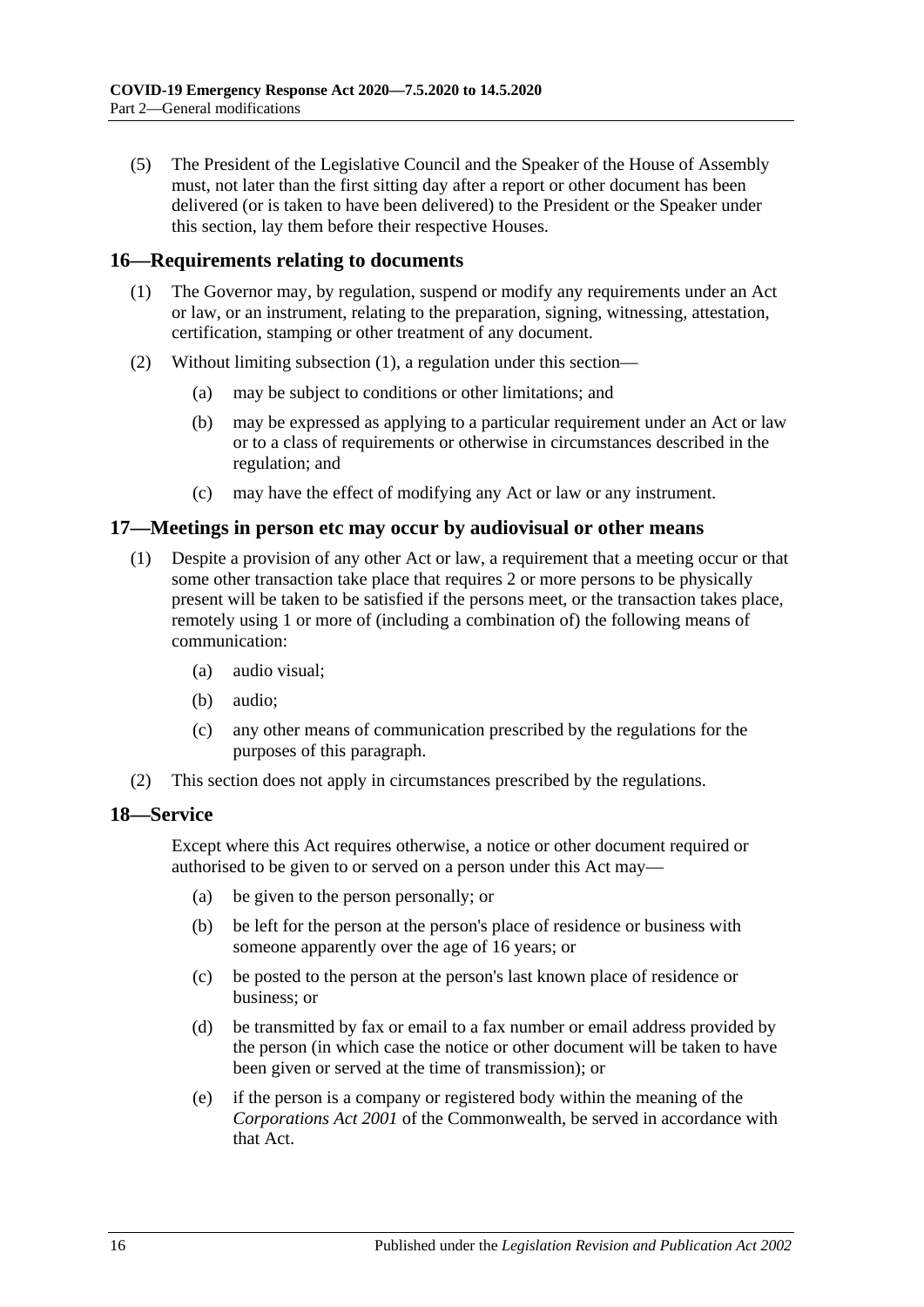### <span id="page-16-1"></span><span id="page-16-0"></span>**19—Regulations**

- (1) The Governor may make such regulations as are contemplated by, or necessary or expedient for the purposes of, this Act.
- (2) Without limiting the generality of [subsection](#page-16-1) (1), the regulations may provide for—
	- (a) the circumstances in which a person will be taken to be suffering financial hardship as a result of the COVID-19 pandemic for the purposes of a tenancy provision of this Act; and
	- (b) matters to which the Commissioner must have regard in making a determination under [section](#page-3-1) 7; and
	- (c) mitigation of adverse impacts on a party to a lease resulting from the COVID-19 pandemic, including by making provision for any measures to regulate the parties to a lease or the provisions of a lease; and
	- (d) modification of the operation of any provisions of this Act or a relevant Act for a purpose related to any circumstances brought about by the COVID-19 pandemic (or measures taken to address the COVID-19 pandemic) or to economic stimulus during and after the COVID-19 pandemic; and
	- (e) provisions making related modifications to any Act or law consequent on the tenancy provisions of this Act; and
	- (f) modification or suspension of the operation of [Schedule](#page-18-3) 1 or any Act or law relating to the matters dealt with in that Schedule; and
	- (g) a scheme for a community visitor or visitors for the purposes of [Schedule](#page-18-3) 1; and
	- (h) the keeping of records, or the making of any reports to the Minister or another specified person or body, in relation to any matter dealt with by this Act; and
	- (i) provisions of a saving or transitional nature consequent on the enactment of this Act or the making of any regulation under this Act; and
	- (j) fines, not exceeding \$10 000, for offences against the regulations; and
	- (k) expiation fees, not exceeding \$5 000, for offences against the regulations; and
	- (l) facilitation of proof of the commission of offences and other evidentiary matters.
- (3) The regulations may—
	- (a) be of general or limited application; and
	- (b) make different provision according to the circumstances or entities to which they are expressed to apply; and
	- (c) apply or incorporate, wholly or partially and with or without modification, a code, standard, policy or other document prepared or published by the Minister or another specified person or body; and
	- (d) provide that any matter or thing is to be determined, dispensed with, regulated or prohibited according to the discretion of the Minister, the State Co-ordinator, the Chief Public Health Officer or any other specified body or person.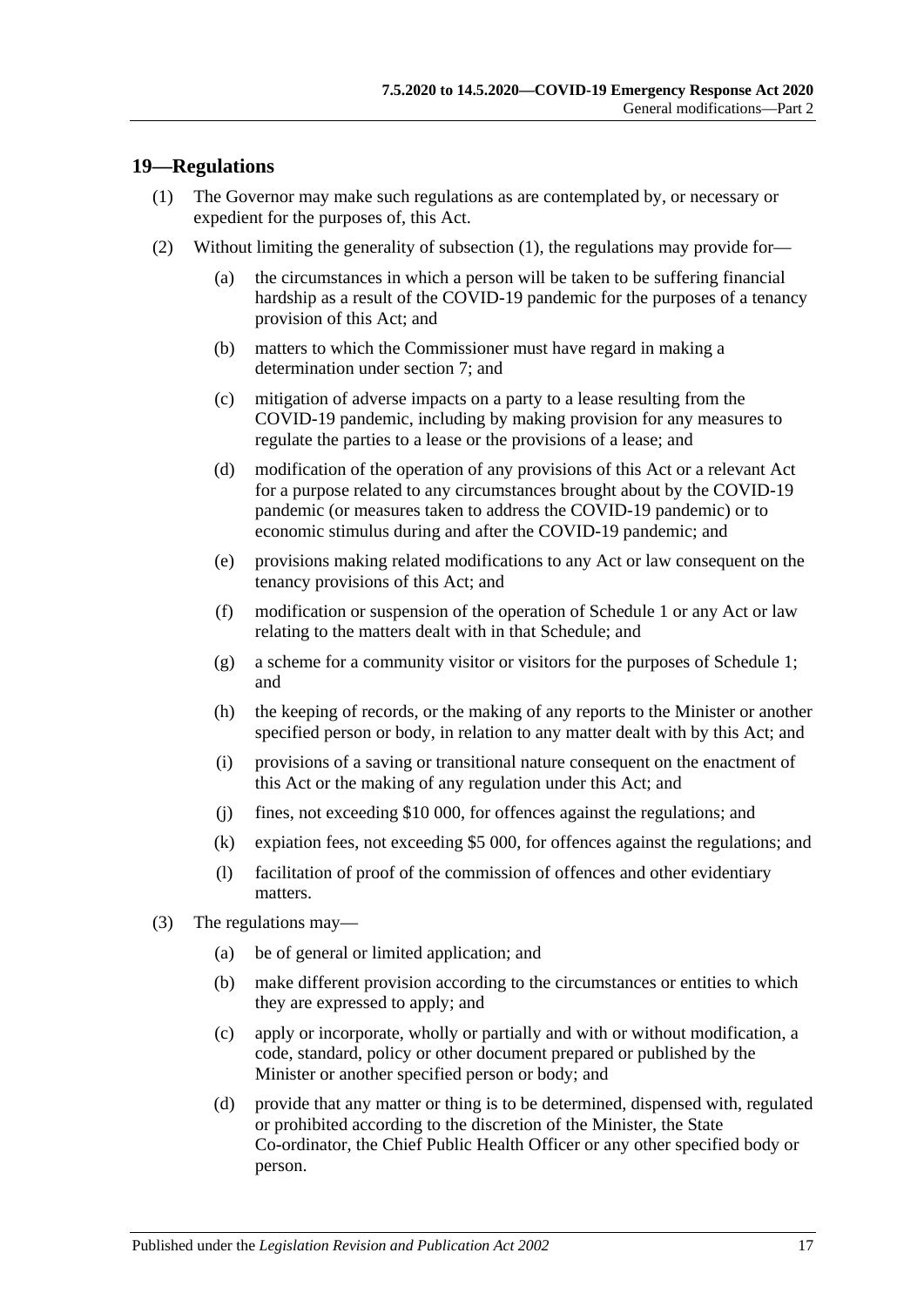- (4) If a code, standard or other document is referred to or incorporated in the regulations—
	- (a) a copy of the code, standard or other document must be kept available for public inspection, without charge and during ordinary office hours, at an office or offices specified in the regulations; and
	- (b) evidence of the contents of the code, standard or other document may be given in any legal proceedings by production of a document apparently certified by the Minister to be a true copy of the code, standard or other document.
- <span id="page-17-1"></span>(5) On the expiry of a provision of this Act under [section](#page-2-3) 6, all regulations made for the purposes of the provision are taken to be revoked.
- (6) In this section—

*relevant Act* means the *[Landlord and Tenant Act](http://www.legislation.sa.gov.au/index.aspx?action=legref&type=act&legtitle=Landlord%20and%20Tenant%20Act%201936) 1936*, the *[Real Property Act](http://www.legislation.sa.gov.au/index.aspx?action=legref&type=act&legtitle=Real%20Property%20Act%201886) 1886*, the *[Residential Parks Act](http://www.legislation.sa.gov.au/index.aspx?action=legref&type=act&legtitle=Residential%20Parks%20Act%202007) 2007*, the *[Residential Tenancies Act](http://www.legislation.sa.gov.au/index.aspx?action=legref&type=act&legtitle=Residential%20Tenancies%20Act%201995) 1995*, the *[Retail and](http://www.legislation.sa.gov.au/index.aspx?action=legref&type=act&legtitle=Retail%20and%20Commercial%20Leases%20Act%201995)  [Commercial Leases Act](http://www.legislation.sa.gov.au/index.aspx?action=legref&type=act&legtitle=Retail%20and%20Commercial%20Leases%20Act%201995) 1995*, the *[Supported Residential Facilities Act](http://www.legislation.sa.gov.au/index.aspx?action=legref&type=act&legtitle=Supported%20Residential%20Facilities%20Act%201992) 1992* or any other Act in so far as it relates to or affects landlords and tenants in the State or other residential leases, licences or agreements;

*tenancy provision* of this Act means [sections](#page-3-1) 7 to [10](#page-10-0) (inclusive).

#### <span id="page-17-0"></span>**20—Transitional regulations on expiry of measure**

- (1) The Governor may make regulations of a savings or transitional nature consequent on the expiry of any provision of this Act under [section](#page-2-3) 6 (or on the revocation of any regulation in accordance with [section](#page-17-1) 19(5)).
- (2) The regulations may—
	- (a) be of general or limited application; and
	- (b) make different provision according to the circumstances or entities to which they are expressed to apply; and
	- (c) apply or incorporate, wholly or partially and with or without modification, a code, standard, policy or other document prepared or published by the Minister or another specified person or body; and
	- (d) provide that any matter or thing is to be determined, dispensed with, regulated or prohibited according to the discretion of the Minister, the State Co-ordinator, the Chief Public Health Officer or any other specified body or person.
- (3) If a code, standard or other document is referred to or incorporated in the regulations—
	- (a) a copy of the code, standard or other document must be kept available for public inspection, without charge and during ordinary office hours, at an office or offices specified in the regulations; and
	- (b) evidence of the contents of the code, standard or other document may be given in any legal proceedings by production of a document apparently certified by the Minister to be a true copy of the code, standard or other document.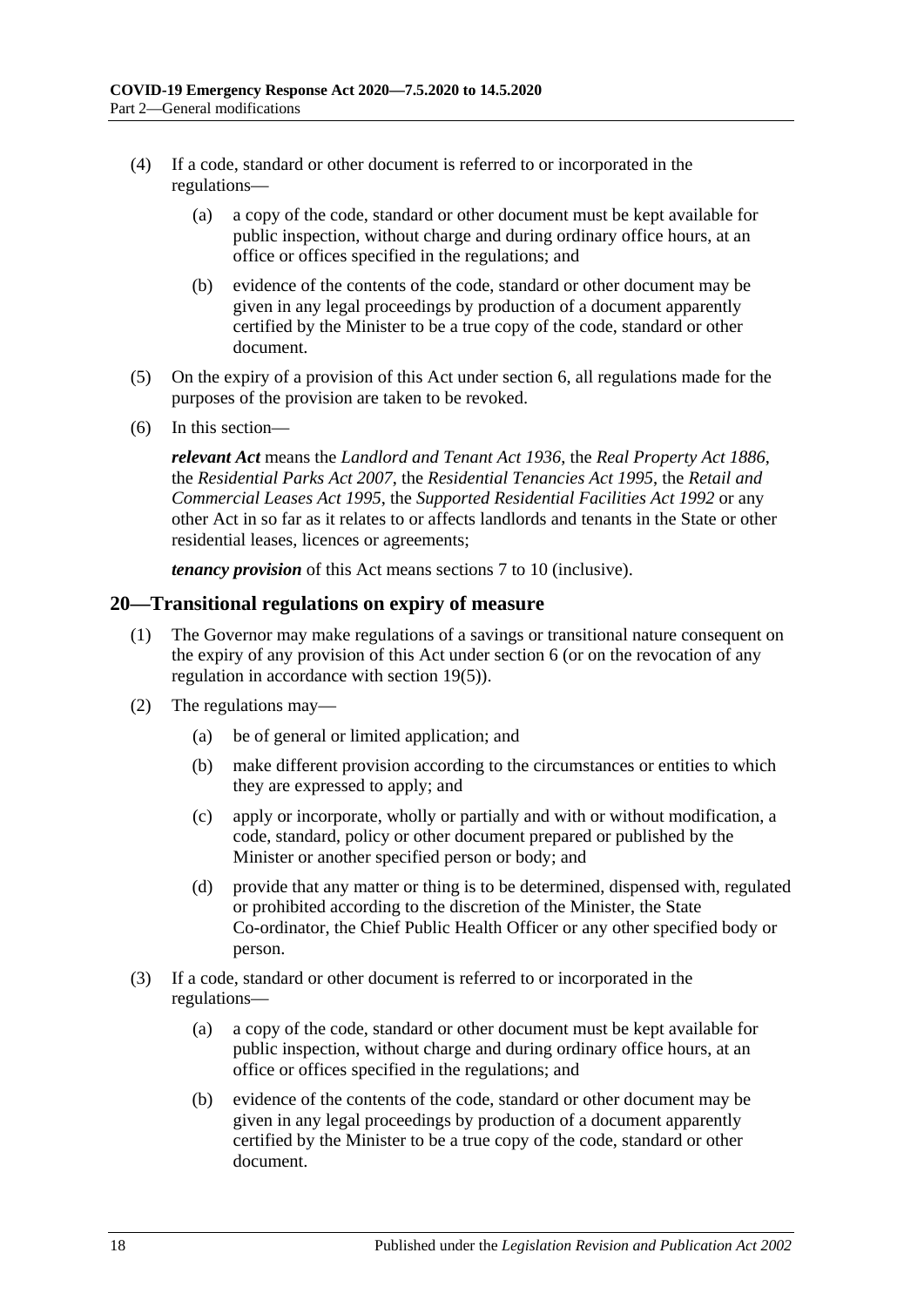#### <span id="page-18-5"></span><span id="page-18-0"></span>**21—Disallowance of regulations made under Act**

- (1) Despite section 10(3) of the *[Subordinate Legislation Act](http://www.legislation.sa.gov.au/index.aspx?action=legref&type=act&legtitle=Subordinate%20Legislation%20Act%201978) 1978*, all regulations made under this Act must be laid before each House of Parliament on the next sitting day of that House after the regulations are made.
- (2) Except as is provided under [subsection](#page-18-5) (1), nothing in this section limits the operation of the *[Subordinate Legislation Act](http://www.legislation.sa.gov.au/index.aspx?action=legref&type=act&legtitle=Subordinate%20Legislation%20Act%201978) 1978*.
- (3) Where regulations made under this Act are disallowed, the Governor must not, except in accordance with a resolution of the House that disallowed the regulations, remake those regulations, or make regulations that are of the same effect, within 6 months after the day on which the regulations are disallowed.

### <span id="page-18-1"></span>**22—Immunity from liability etc**

No civil or criminal liability attaches to the Crown, or to any person acting in good faith, in respect of—

- (a) any acts or omissions in connection with—
	- (i) the exercise or discharge, or purported exercise or discharge, of a power or function under this Act; or
	- (ii) the carrying out, or purported carrying out, of any direction or requirement given or imposed, or purportedly given or imposed, in accordance with this Act; or
- (b) any failure to exercise or discharge a power or function under this Act,

in relation to the outbreak of the human disease named COVID-19 within South Australia.

### <span id="page-18-2"></span>**23—Further provisions in Schedules**

- (1) [Schedule](#page-18-3) 1 has effect according to its terms (despite any other Act or law) until that Schedule expires in accordance with [section](#page-2-3) 6.
- (2) The operation of a law of the State specified in a provision of [Schedule](#page-27-0) 2 is modified as set out in that provision until that provision expires in accordance with [section](#page-2-3) 6.
- (3) In Schedule 3, a provision under a heading referring to the amendment of a specified Act amends the Act so specified.

## <span id="page-18-3"></span>**Schedule 1—Special provisions relating to detention of certain protected persons during COVID-19 pandemic**

### <span id="page-18-4"></span>**1—Interpretation**

(1) In this Schedule—

*Authorising Officer* means the Authorising Officer appointed under [clause](#page-20-2) 5;

*guidelines* means the guidelines published under [clause](#page-20-1) 4, as in force from time to time;

*mentally incapacitated person* means a mentally incapacitated person within the meaning of the *[Guardianship and Administration Act](http://www.legislation.sa.gov.au/index.aspx?action=legref&type=act&legtitle=Guardianship%20and%20Administration%20Act%201993) 1993*;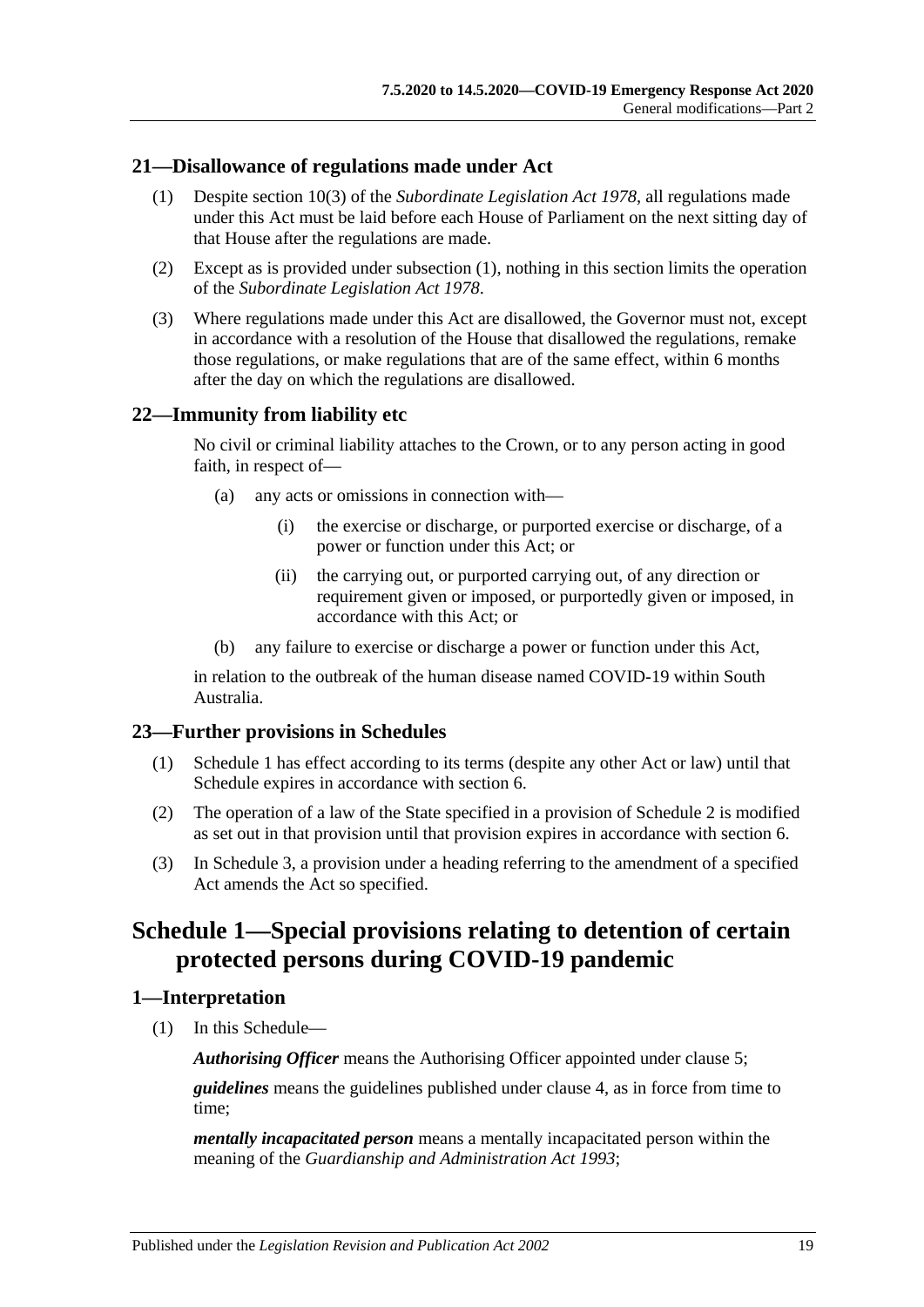Schedule 1—Special provisions relating to detention of certain protected persons during COVID-19 pandemic

*protected person* means—

- (a) a protected person within the meaning of the *[Guardianship and](http://www.legislation.sa.gov.au/index.aspx?action=legref&type=act&legtitle=Guardianship%20and%20Administration%20Act%201993)  [Administration Act](http://www.legislation.sa.gov.au/index.aspx?action=legref&type=act&legtitle=Guardianship%20and%20Administration%20Act%201993) 1993*; or
- (b) a mentally incapacitated person who is a resident of a supported residential facility; or
- (c) a mentally incapacitated person who is a resident in other supported accommodation of a kind prescribed by the regulations;

*supported residential facility* means a supported residential facility under the *[Supported Residential Facilities Act](http://www.legislation.sa.gov.au/index.aspx?action=legref&type=act&legtitle=Supported%20Residential%20Facilities%20Act%201992) 1992*;

*Tribunal* means the South Australian Civil and Administrative Tribunal established under the *[South Australian Civil and Administrative Tribunal Act](http://www.legislation.sa.gov.au/index.aspx?action=legref&type=act&legtitle=South%20Australian%20Civil%20and%20Administrative%20Tribunal%20Act%202013) 2013*.

- (2) For the purposes of this Schedule, a reference to the *guardian* of a person will be taken to include a reference to a person who, under the *[Guardianship and](http://www.legislation.sa.gov.au/index.aspx?action=legref&type=act&legtitle=Guardianship%20and%20Administration%20Act%201993)  [Administration Act](http://www.legislation.sa.gov.au/index.aspx?action=legref&type=act&legtitle=Guardianship%20and%20Administration%20Act%201993) 1993*, has limited guardianship of the person, provided the accommodation arrangements for the protected persons fall within the responsibility of the guardian.
- (3) For the purposes of this Schedule, a reference to the *usual place of residence* of a protected person—
	- (a) will, in the case of a protected person who is the subject of an order under section 32 of the *[Guardianship and Administration Act](http://www.legislation.sa.gov.au/index.aspx?action=legref&type=act&legtitle=Guardianship%20and%20Administration%20Act%201993) 1993* that directs that the protected reside at a specified place, be taken to be a reference to that specified place; and
	- (b) will be taken to include a reference to a place at which the protected person is residing on a temporary basis.

**Note—**

For example, a person may temporarily reside in a hospital or rehabilitation facility.

### <span id="page-19-0"></span>**2—Detention under Schedule**

- (1) Subject to this Schedule, and to any direction of the Authorising Officer or the Tribunal, the detention of a protected person—
	- (a) must comply with the guidelines (including provisions setting out the nature of detention, and any limits on such detention); and
	- (b) may be conditional or unconditional.
- (2) Despite [clause](#page-24-1) 13, or any order of the Tribunal or direction of the Authorising Officer to the contrary, the period during which a protected person can be detained under this clause ceases on the day on which this Schedule expires (and, to avoid doubt, any detention or other restrictions imposed on the protected person under this Schedule must cease no later than that day).
- (3) Any order of the Tribunal, or direction of the Authorising Officer, under this Schedule will be taken to be revoked on the day on which this Schedule expires.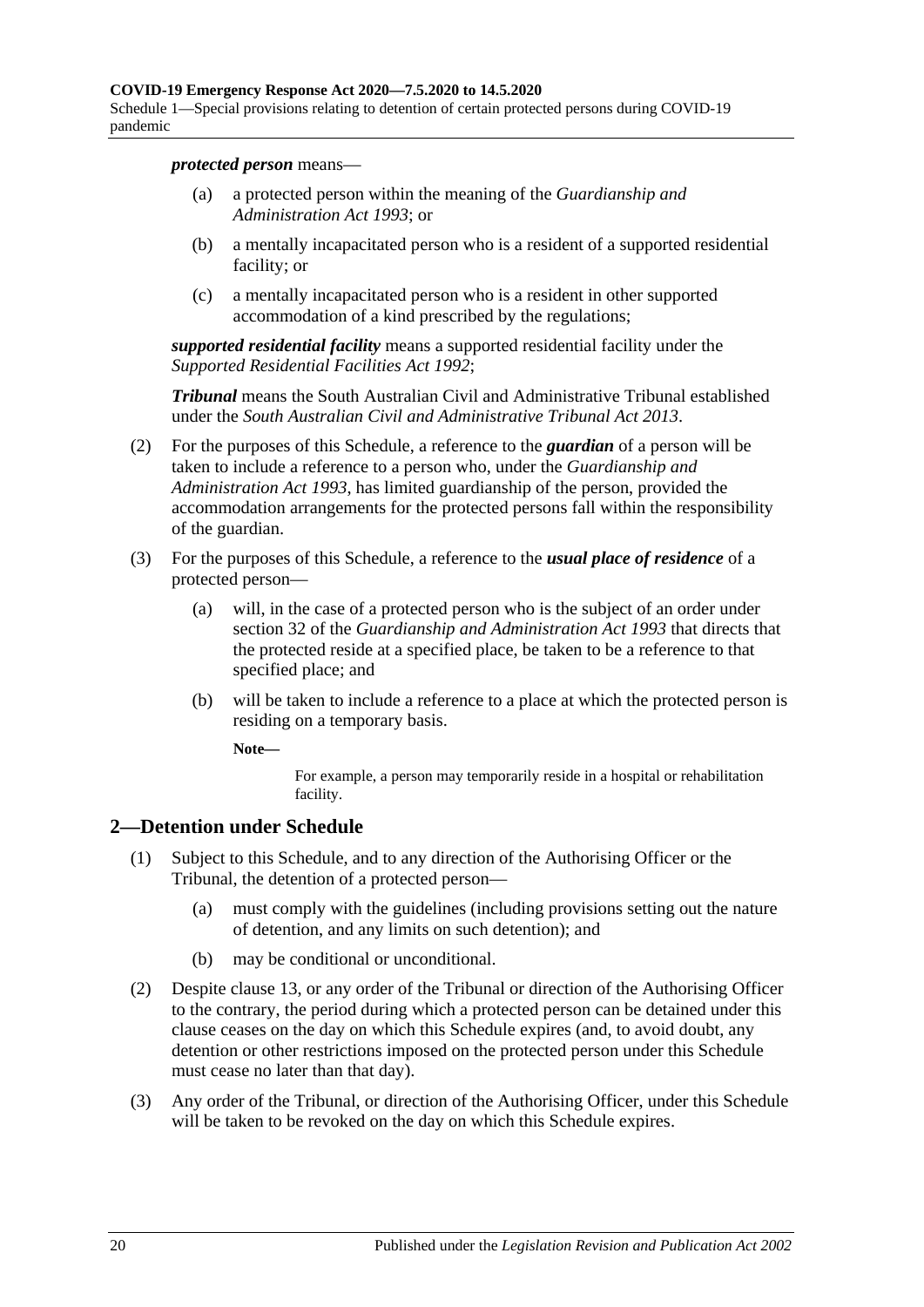#### <span id="page-20-0"></span>**3—Interaction with other treatment requirements etc**

- (1) Nothing in this Schedule prevents a protected person detained under this Schedule from receiving medical treatment at a place other than the place at which they are so detained.
- (2) The exercise of a function or power under this Schedule will be taken not, of itself, to contravene a treatment plan (however described) relating to a protected person.

#### <span id="page-20-1"></span>**4—Guidelines**

- (1) The Minister may, by notice in the Gazette, publish guidelines for the purposes of this Schedule.
- (2) The Minister may, by subsequent notice in the Gazette, vary, substitute or revoke guidelines published under this clause.
- (3) The Minister must publish any guidelines under this clause on a website determined by the Minister.

### <span id="page-20-2"></span>**5—Appointment of Authorising Officer**

- (1) The Minister may appoint a person as the *Authorising Officer* for the purposes of this Schedule, being a person (who may be a public servant) who, in the opinion of the Minister, has the appropriate qualifications or experience to perform the functions and exercise the powers conferred on the Authorising Officer under this Schedule.
- (2) The Authorising Officer will be appointed on terms and conditions determined by the Minister.
- (3) The Authorising Officer is subject to the direction and control of the Minister.
- (4) The Authorising Officer must, in performing a function or exercising a power under this Schedule, comply with the guidelines (including guidelines relating to the resolution of an actual or perceived conflict of interest in respect of the Authorising Officer's functions and duties under any other Act or law).
- (5) The functions of the Authorising Officer are—
	- (a) to monitor the operation of this Schedule and ensure that the rights of protected persons who are detained under the Schedule are protected; and
	- (b) such other functions as may be conferred on the Authorising Officer by this Schedule or the regulations, or by the Minister.
- (6) The office of the Authorising Officer becomes vacant if the holder—
	- (a) dies; or
	- (b) completes a term of office and is not reappointed; or
	- (c) resigns by written notice to the Minister; or
	- (d) is convicted of—
		- (i) an indictable offence against the law of this State; or
		- (ii) an offence against the law of this State that is punishable by imprisonment for a term of at least 12 months; or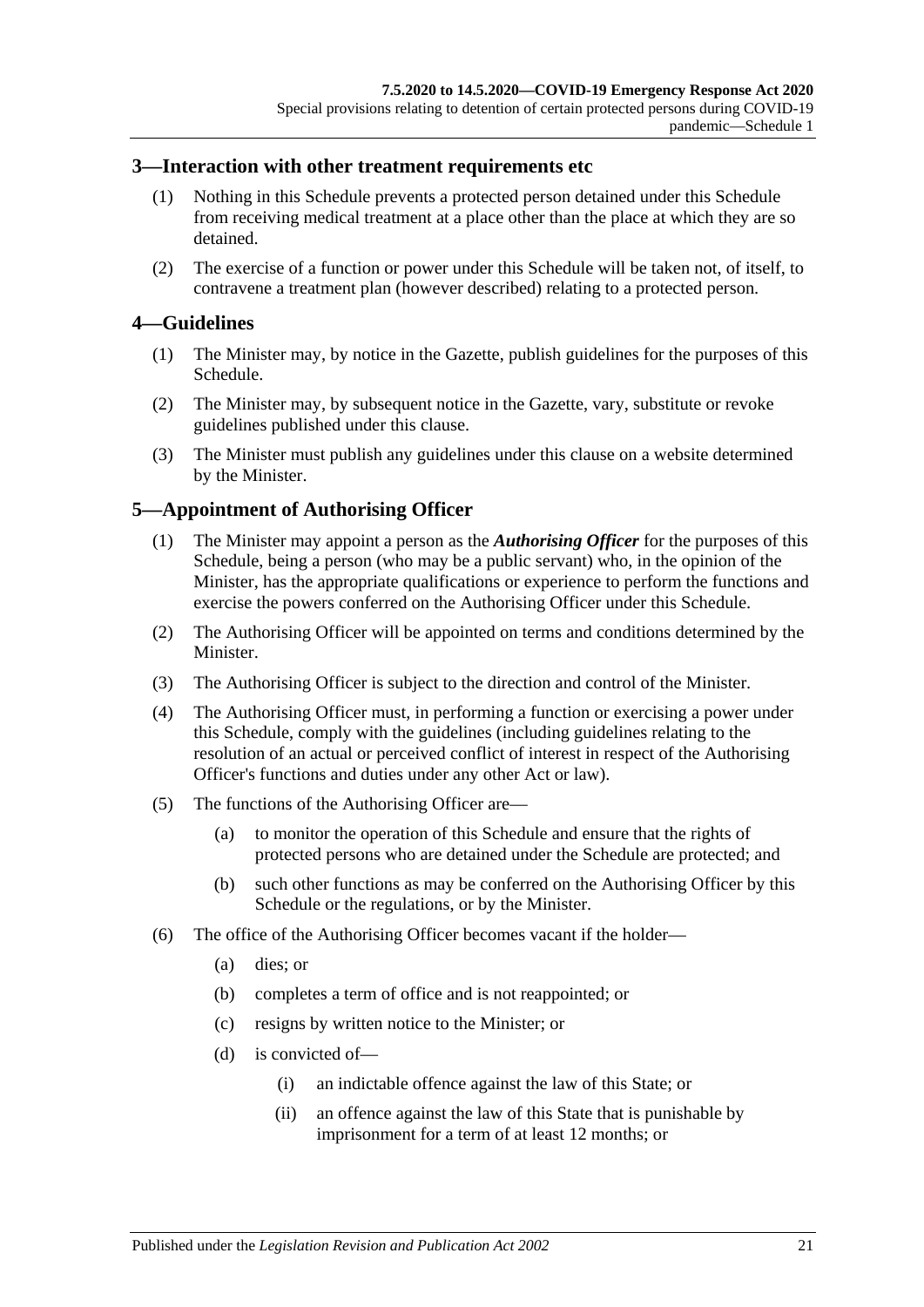- (iii) an offence against the law of another jurisdiction that, if committed in this State, would be an offence of a kind referred to in a preceding paragraph; or
- (e) is sentenced to imprisonment for an offence (whether against a law of this State or another jurisdiction); or
- (f) is removed from office by the Minister under [subclause](#page-21-2) (7).
- <span id="page-21-2"></span>(7) The appointment of the Authorising Officer may be terminated by the Minister on any grounds the Minister thinks fit.

## <span id="page-21-3"></span><span id="page-21-0"></span>**6—Authorising Officer may give directions**

- (1) The Authorising Officer may, by notice in writing, direct that the detention of a protected person under this Schedule cease forthwith, or on a day specified in the notice.
- (2) The Authorising Officer may, by notice in writing, give such other directions as the Authorising Officer considers appropriate for the purposes of this Schedule (including, to avoid doubt, a direction requiring a specified person or body to take specified steps to give effect to a direction under [subclause](#page-21-3) (1)).
- (3) Before giving a direction under this clause, the Authorising Officer must have regard to the circumstances of the COVID-19 pandemic as they exist at the time (including the need to limit the spread of the COVID-19 virus and to ameliorate the effects of the pandemic in the State).
- (4) A person must not, without reasonable excuse, refuse or fail to comply with a direction of the Authorising Officer.

Maximum penalty:

- (a) in the case of a body corporate—\$75 000;
- (b) in the case of a natural person—\$20 000.

Expiation fee:

- (a) in the case of a body corporate—\$5 000;
- (b) in the case of a natural person—\$2 000.
- <span id="page-21-4"></span>(5) If a body corporate is guilty of an offence against this clause, each director and the manager of the body corporate are guilty of an offence and liable to the same penalty as is prescribed for the principal offence when committed by a natural person unless the director or the manager (as the case may be) proves that they could not by the exercise of due diligence have prevented the commission of the offence.
- (6) A person may be prosecuted and convicted of an offence under [subclause](#page-21-4) (5) whether or not the body corporate has been prosecuted or convicted of the offence committed by the body corporate.

### <span id="page-21-1"></span>**7—Delegation**

- (1) The Authorising Officer may delegate functions or powers under this Schedule—
	- (a) to the person for the time being holding or acting in a particular office or position; or
	- (b) to any other specified person or body.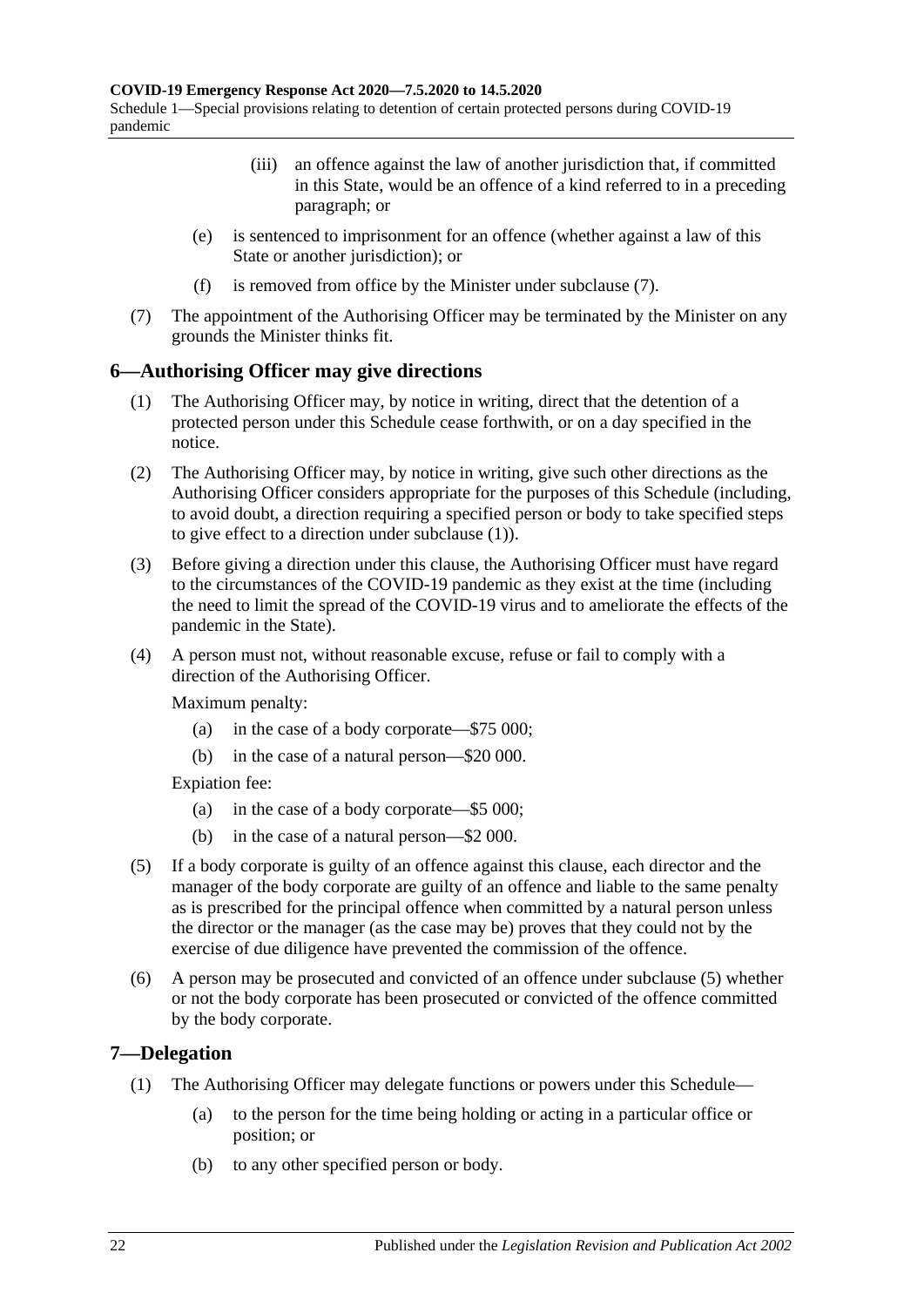- (2) A delegation under this clause—
	- (a) must be by instrument in writing; and
	- (b) may be absolute or conditional; and
	- (c) does not derogate from the power of the Authorising Officer to act in any matter; and
	- (d) is revocable at will by the Authorising Officer.

#### <span id="page-22-0"></span>**8—Authorised officers**

- (1) The following persons are authorised officers for the purposes of this Schedule:
	- (a) police officers;
	- (b) authorised officers under the *[Emergency Management Act](http://www.legislation.sa.gov.au/index.aspx?action=legref&type=act&legtitle=Emergency%20Management%20Act%202004) 2004*;
	- (c) a person, or class of persons, authorised by the Minister for the purposes of this Schedule.
- <span id="page-22-2"></span>(2) An appointment under [subclause](#page-22-2)  $(1)(c)$  may be subject to conditions specified by the Minister.
- (3) An appointment under [subclause](#page-22-2) (1)(c) is, by force of this subclause, revoked on the expiry or repeal of this Schedule.

#### <span id="page-22-1"></span>**9—Powers of authorised officers to detain protected person etc**

- (1) Subject to this Schedule and the regulations, if an authorised officer reasonably believes that a protected person who is detained under this Schedule is unlawfully at large and that taking action under this clause is appropriate for a purpose related to the COVID-19 pandemic, the authorised officer may take 1 or more of the following actions:
	- (a) detain and transport the protected person to—
		- (i) the protected person's usual place of residence; or
		- (ii) a place determined by the authorised officer;
	- (b) direct a person to take specified action to prevent the protected person from being unlawfully at large;
	- (c) remove to a place the authorised officer thinks fit any person who obstructs or threatens to obstruct the exercise of a power under this Schedule;
	- (d) direct, insofar as may be reasonably necessary in the circumstances, any person to assist in the exercise of any power under this clause.
- (2) In exercising a power under this clause, an authorised officer must comply with the guidelines (including, to avoid doubt, in relation to the means by which a protected person may be detained).
- (3) An authorised officer may be assisted by other persons in exercising a power under this clause (and that person must comply with the guidelines).
- (4) Nothing in this clause empowers the placement or detention of a person in—
	- (a) a correctional institution or any other place in which persons charged with or convicted of offences may be detained; or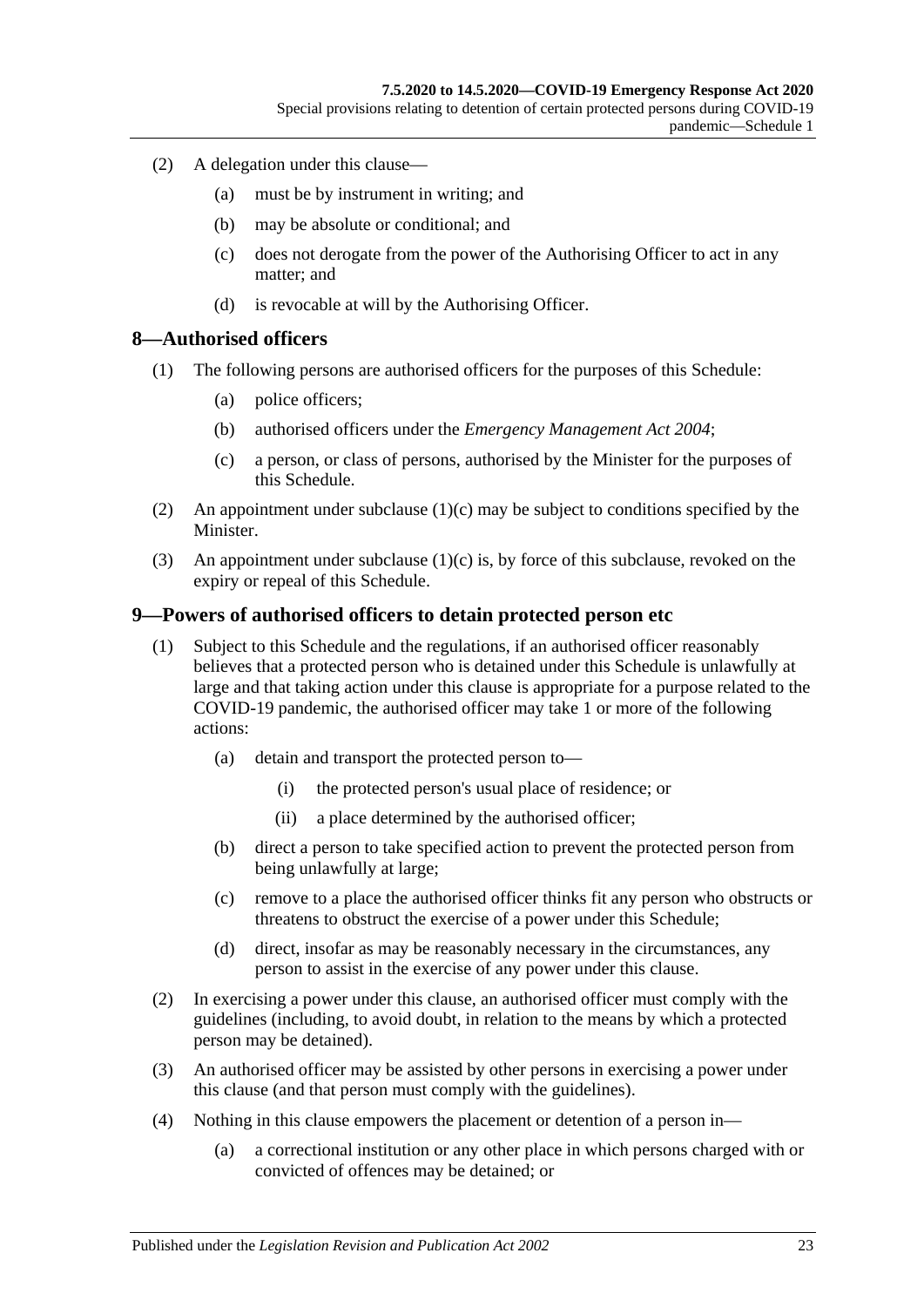Schedule 1—Special provisions relating to detention of certain protected persons during COVID-19 pandemic

> (b) any part of an approved treatment centre under the *[Mental Health Act](http://www.legislation.sa.gov.au/index.aspx?action=legref&type=act&legtitle=Mental%20Health%20Act%202009) 2009* that is set aside for the treatment of persons with a mental illness.

## <span id="page-23-0"></span>**10—Additional powers of guardians during COVID-19 pandemic**

- (1) Subject to this Schedule, a guardian of a protected person may, if the guardian reasonably believes that the protected person is unlawfully at large and to do so is reasonably necessary for a purpose related to the COVID-19 pandemic, do 1 or more of the following:
	- (a) detain, using only such force as is reasonably necessary for the purpose, the protected person if the protected person is in a place other than the protected person's usual place of residence;
	- (b) take the protected person, or cause the protected person to be taken, using only such force as is reasonably necessary for the purpose, to the protected person's usual place of residence;
	- (c) take such other action as may be authorised by the Tribunal (whether on application under this Schedule, the *[Guardianship and Administration](http://www.legislation.sa.gov.au/index.aspx?action=legref&type=act&legtitle=Guardianship%20and%20Administration%20Act%201993)  Act [1993](http://www.legislation.sa.gov.au/index.aspx?action=legref&type=act&legtitle=Guardianship%20and%20Administration%20Act%201993)* or another Act).
- (2) In exercising a power under this clause, a guardian must comply with the guidelines (including, to avoid doubt, in relation to the means by which a protected person may be detained).
- (3) A guardian may be assisted by other persons in exercising a power under this clause (and that person must comply with the guidelines).

### <span id="page-23-1"></span>**11—Certain persons at prescribed premises may detain protected persons during COVID-19 pandemic**

- <span id="page-23-3"></span><span id="page-23-2"></span>(1) Subject to this Schedule, a prescribed person in respect of premises at which a protected person usually resides may—
	- (a) with the approval of the guardian of the protected person, or on the authorisation of the Authorising Officer or the Tribunal, take such steps as may be reasonably necessary to detain the protected person at those premises; and
	- (b) take such other action as may be authorised by the Authorising Officer or Tribunal under this Schedule.
- (2) Despite [subclause](#page-23-2) (1), a prescribed person in respect of premises at which a protected person usually resides may detain the protected person at those premises for such period (not exceeding 48 hours) as may be necessary—
	- (a) to contact the guardian of the protected person to obtain approval to detain the protected person; or
	- (b) to apply to the Authorising Officer or Tribunal for authorisation to detain the protected person; or
	- (c) to apply to the Tribunal for advice, direction or approval under [clause](#page-26-1) 18,

and the period for which a protected person can be detained under this subclause ceases on such action occurring.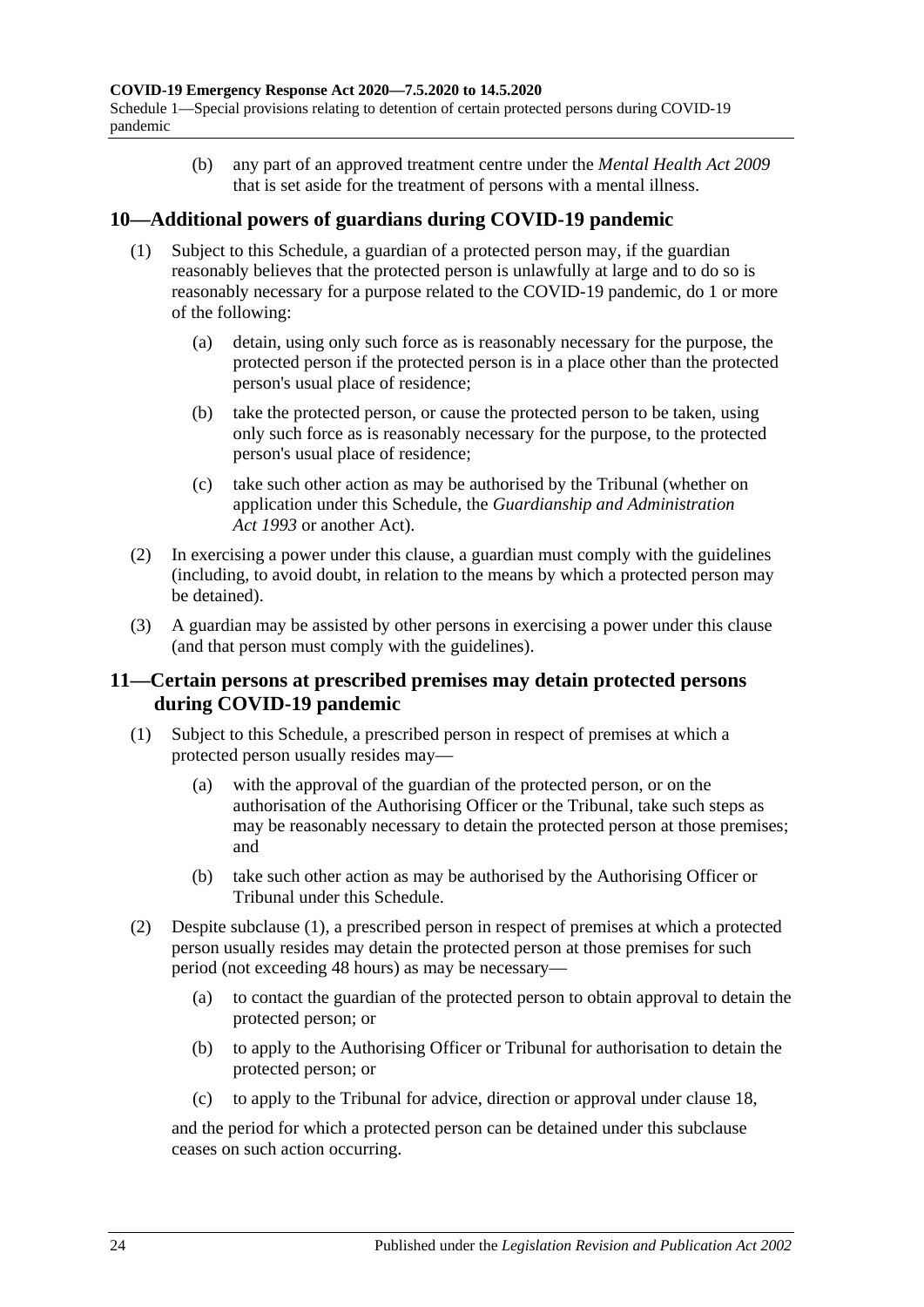- (3) In exercising a power under this clause, a prescribed person must comply with the guidelines (including, to avoid doubt, in relation to the means by which a protected person may be detained).
- (4) A prescribed person may be assisted by other persons in exercising a power under this clause (and that person must comply with the guidelines).
- (5) In this clause—

*prescribed person*, in relation to premises at which a protected person usually resides, means—

- (a) the person in charge of the operation of the premises; or
- (b) any other person prescribed by the regulations for the purposes of this paragraph.

### <span id="page-24-0"></span>**12—Detention of protected persons where no guardian**

- (1) This clause applies in relation to a protected person who is not under the guardianship of a guardian.
- (2) The Authorising Officer may, on an application under this clause, if satisfied that to do so is appropriate for a purpose related to the COVID-19 pandemic, authorise 1 or more of the following:
	- (a) the detention of a protected person;
	- (b) such other action as the Authorising Officer considers appropriate in the circumstances.
- (3) An authorisation under this clause—
	- (a) must be by written instrument; and
	- (b) may be conditional or unconditional; and
	- (c) may be varied or revoked by the Authorising Officer.
- (4) An authorisation under this clause must not be inconsistent with the guidelines (including, to avoid doubt, in relation to the means by which a protected person may be detained).

### <span id="page-24-1"></span>**13—Duration of detention period**

- (1) Subject to an order of the Tribunal or a direction of the Authorising Officer to the contrary, the maximum period for which a protected person can be detained under this Schedule is 28 days.
- (2) The period for which a protected person can be detained under this Schedule will be taken to cease—
	- (a) in the case where the Authorising Officer gives a direction under [clause](#page-21-3) 6(1)—forthwith or on the day specified in the notice (as the case requires); or
	- (b) if the guardian of the protected person withdraws their approval in relation to a detention under clause  $11(1)(a)$ —on the day approval is withdrawn; or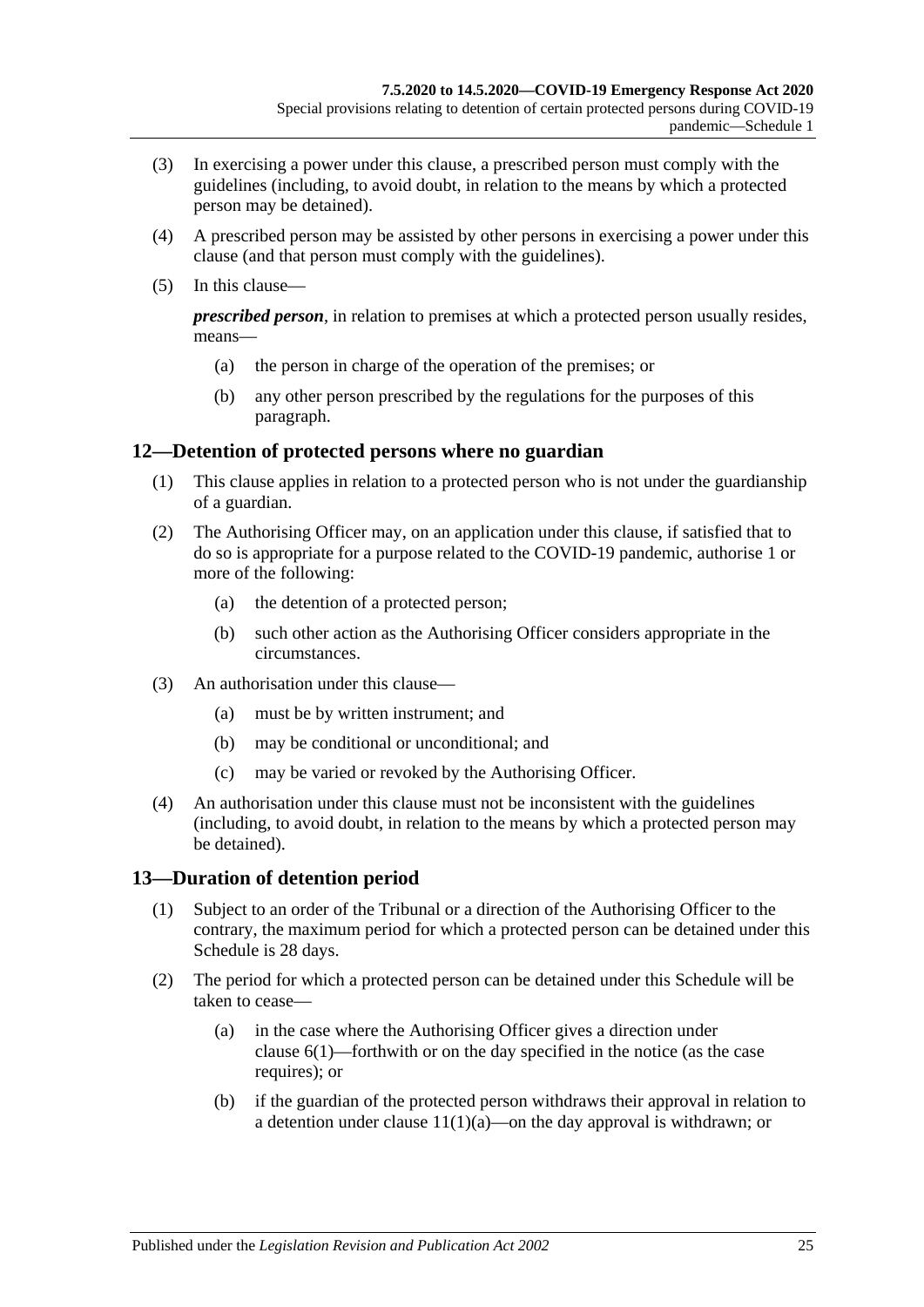- (c) in the case where the Authorising Officer gives a direction under [clause](#page-24-0) 12—28 days after the protected person is detained or such earlier day as may be specified by the Authorising Officer under that clause; or
- (d) in the case where the Authorising Officer orders the period to cease under [clause](#page-25-1) 15 or [16—](#page-25-2)on the day so ordered; or
- (e) in the case where the Tribunal orders the period to cease—on the day so ordered; or
- (f) in any other case—28 days after the protected person is detained.
- (3) Nothing in this Schedule authorises the detention of a protected person after the day on which the period for which a protected person is detained ceases in accordance with this clause.

## <span id="page-25-3"></span><span id="page-25-0"></span>**14—Extension of detention period and other orders by Tribunal**

- (1) The Tribunal may, on an application under this clause, by order, authorise the period for which a protected person is detained under this Schedule to be extended by a specified period.
- (2) The Tribunal may, in relation to an order under [subclause](#page-25-3) (1), by order, authorise the persons from time to time involved in the care of the protected person during the extended period to use such force as may be reasonably necessary for the purpose of ensuring the proper medical or dental treatment, day-to-day care and wellbeing of the protected person.

## <span id="page-25-1"></span>**15—Periodic review of detention by Authorising Officer**

- (1) The Authorising Officer must review the detention of a protected person under this Schedule if the period for which the protected person may be so detained is extended under [clause](#page-25-0) 14 for a period exceeding 28 days.
- (2) On completion of a review, the Authorising Officer must order the period for which a protected person is detained to cease if the Authorising Officer is not satisfied that there are proper grounds for the detention of the protected person to continue.

## <span id="page-25-2"></span>**16—Review by Authorising Officer on application of aggrieved person**

- (1) A person who is aggrieved by a decision to detain a protected person under this Schedule (not being a decision of the Authorising Officer or the Tribunal) is entitled to a review of the circumstances involved in the detention of the protected person.
- (2) An application for review—
	- (a) must be made in a manner and form determined by the Authorising Officer; and
	- (b) must be made within the period determined by the Authorising Officer.
- (3) The Authorising Officer may conduct a review under this clause in any manner that the Authorising Officer considers appropriate.
- (4) On completion of a review under this clause, the Authorising Officer may confirm, vary or reverse the decision under review (including by ordering the period for which a protected person is detained to cease).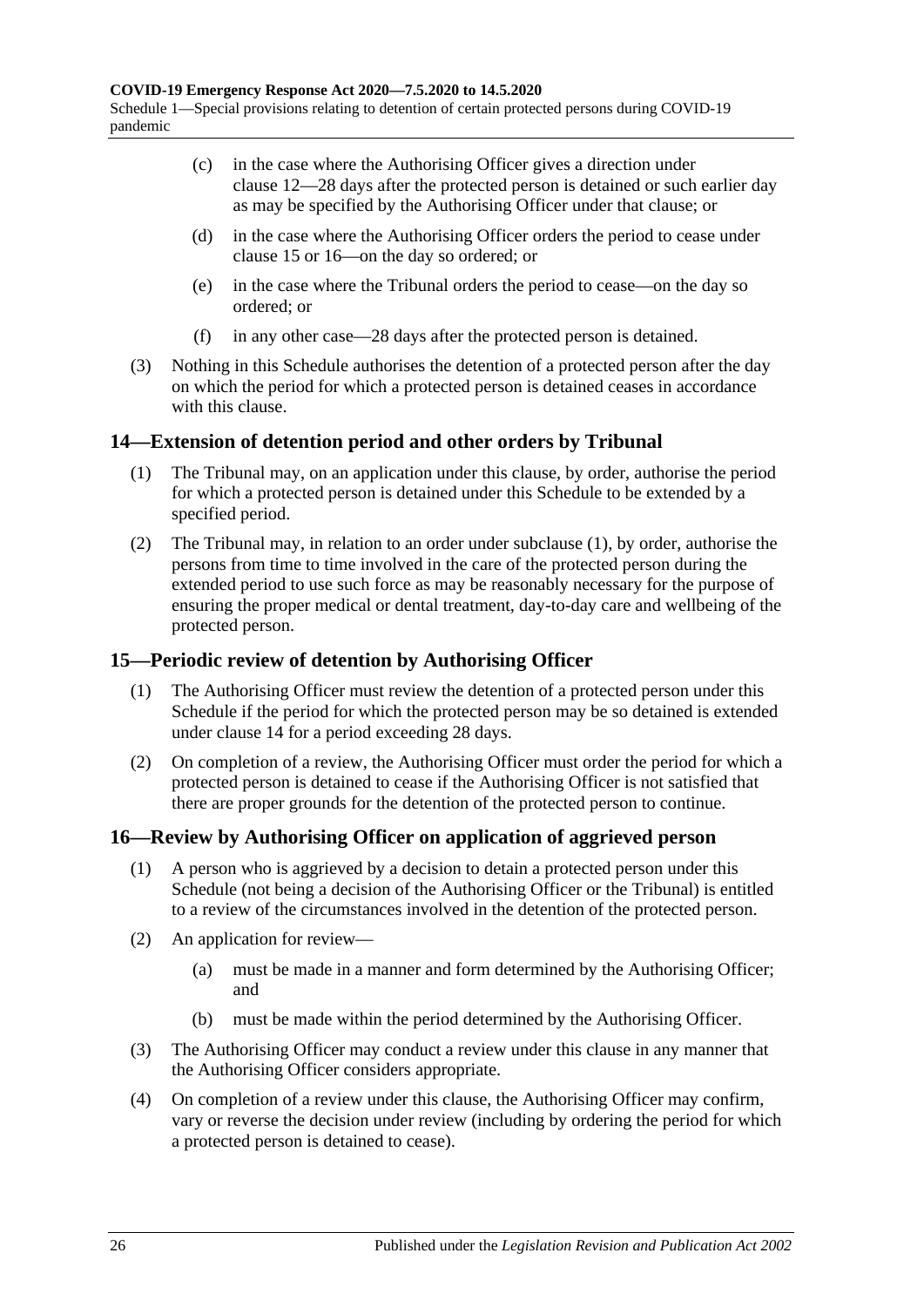(5) The regulations may make further provision in respect of a review under this clause (including, to avoid doubt, by limiting the kinds of decisions that may be the subject of an application for review).

## <span id="page-26-0"></span>**17—Review of decisions by Tribunal**

- <span id="page-26-3"></span>(1) Subject to this clause, the Tribunal is, by force of this clause, conferred with jurisdiction to deal with matters consisting of the review of the following decisions (*reviewable decisions*):
	- (a) a decision of a prescribed person to detain a protected person under [clause](#page-23-1) 11, or a decision of a guardian under that clause to grant approval to detain a protected person;
	- (b) a decision of the Authorising Officer under [clause](#page-24-0) 12;
	- (c) any other decision of a kind prescribed by the regulations.
- (2) However, a decision referred to in [subclause](#page-26-3) (1)(a) will only be taken to be a reviewable decision if a review under [clause](#page-25-2) 16 has been conducted in respect of the decision.
- (3) An application for review of a reviewable decision may be made to the Tribunal by a person or persons prescribed by the regulations for the purposes of this subclause.
- (4) An application must be made within 7 days after the applicant receives notice of the results of the relevant review under [clause](#page-25-2) 16 (or such longer period as the Tribunal may allow).

### <span id="page-26-1"></span>**18—Tribunal may give advice, direction or approval**

- (1) The Authorising Officer, a guardian or a prescribed person in relation to prescribed premises may apply to the Tribunal for advice or direction—
	- (a) on the exercise of powers under this Schedule; or
	- (b) as to the scope of those powers; or
	- (c) for approval to the taking of any action for which the approval of the Tribunal is required.
- (2) An application under this clause—
	- (a) need not be served on any person; and
	- (b) may be determined by the Tribunal in the absence of any person who may be affected by the Tribunal's decision,

unless the Tribunal directs otherwise.

(3) A direction given by the Tribunal under this clause is binding on the applicant.

### <span id="page-26-2"></span>**19—Offence to remove protected person from place of detention etc**

A person who, without reasonable excuse, removes a protected person who is being detained in any place under this Schedule from that place, or aids or abets the protected person to leave that place, is guilty of an offence.

Maximum penalty: \$10 000.

Expiation fee: \$1 000.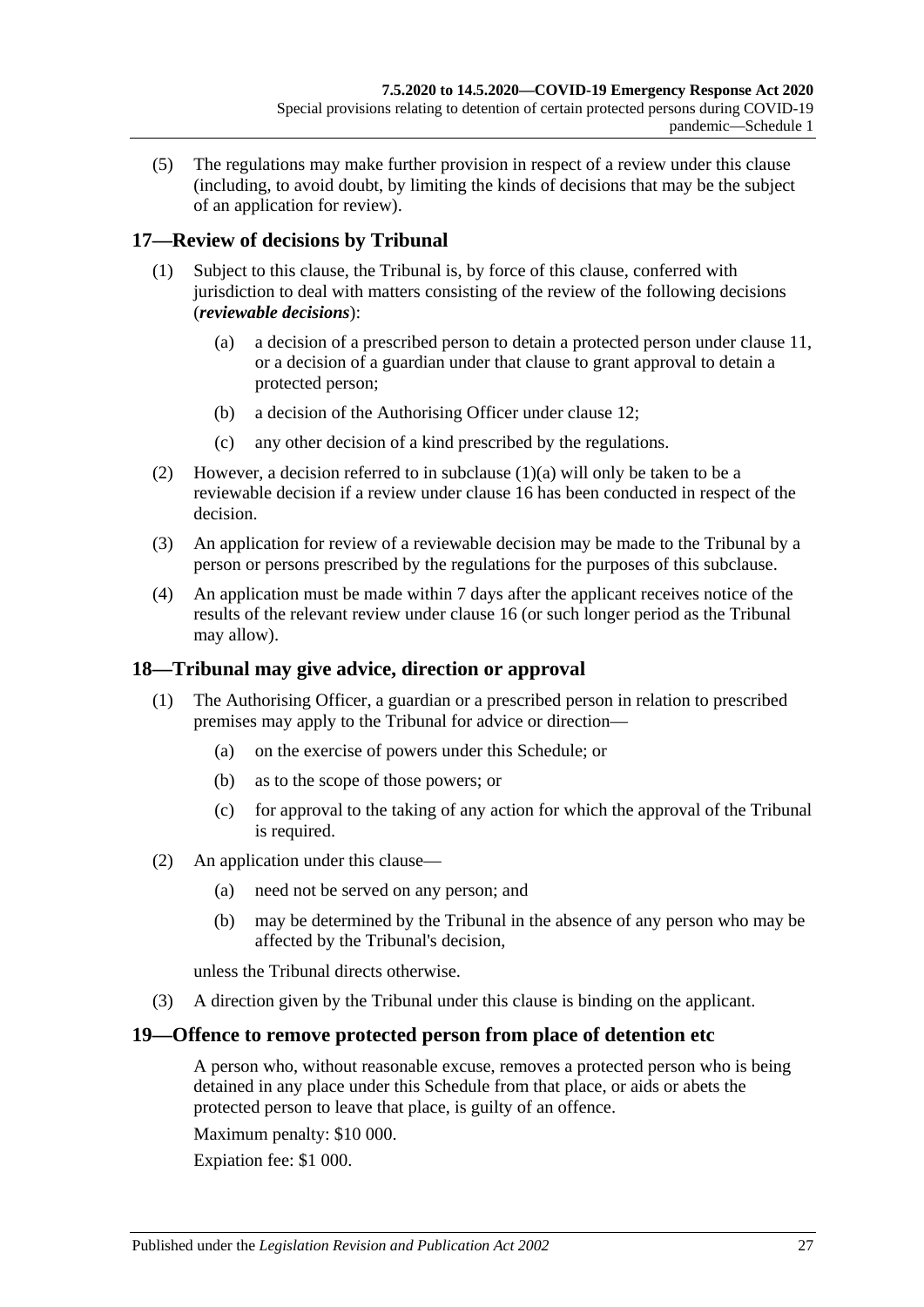## <span id="page-27-0"></span>**Schedule 2—Temporary modification of particular State laws Part A1—***Bail Act 1985*

## <span id="page-27-1"></span>**A1—Modification of** *Bail Act 1985*

The *[Bail Act](http://www.legislation.sa.gov.au/index.aspx?action=legref&type=act&legtitle=Bail%20Act%201985) 1985* applies with the following modifications:

- (a) section 10A(2), definition of *prescribed applicant*—after paragraph (ca) insert:
	- (cb) an applicant taken into custody on a charge of an aggravated offence against the person if the circumstances alleged to aggravate the offence are those set out in section 5AA(1)(ka) of the *[Criminal Law Consolidation](http://www.legislation.sa.gov.au/index.aspx?action=legref&type=act&legtitle=Criminal%20Law%20Consolidation%20Act%201935)  Act [1935](http://www.legislation.sa.gov.au/index.aspx?action=legref&type=act&legtitle=Criminal%20Law%20Consolidation%20Act%201935)*; or
- (b) section 10A(2), definition of *prescribed applicant*, (d)—before subparagraph (i) insert:
	- (ai) section 20AA;
	- (bi) section 20AB;
- (c) section 10A(2), definition of *prescribed applicant*, (d)—after subparagraph (ii) insert:
	- (iia) section 169;
	- (iib) section 170;
	- (iic) section 170A;

## **Part 1—***Emergency Management Act 2004*

### <span id="page-27-2"></span>**1—Modification of** *Emergency Management Act 2004*

The *[Emergency Management Act](http://www.legislation.sa.gov.au/index.aspx?action=legref&type=act&legtitle=Emergency%20Management%20Act%202004) 2004* applies with the following modifications:

(a) section 17(2)—after "must" insert:

, as soon as practicable,

(b) section 17(3)(b)—after "identity card" insert:

, if one has been issued in accordance with subsection (2) or, if such an identity card has not yet been issued, with such other proof of the person's appointment as an authorised officer as the State Co-ordinator may determine

(c) section 25(2)—after "but subject to" insert:

this section and

- (d) section  $25(2)(a)$ —delete "(using such force as is necessary)"
- (e) section 25(3)—delete subsection (3) and substitute: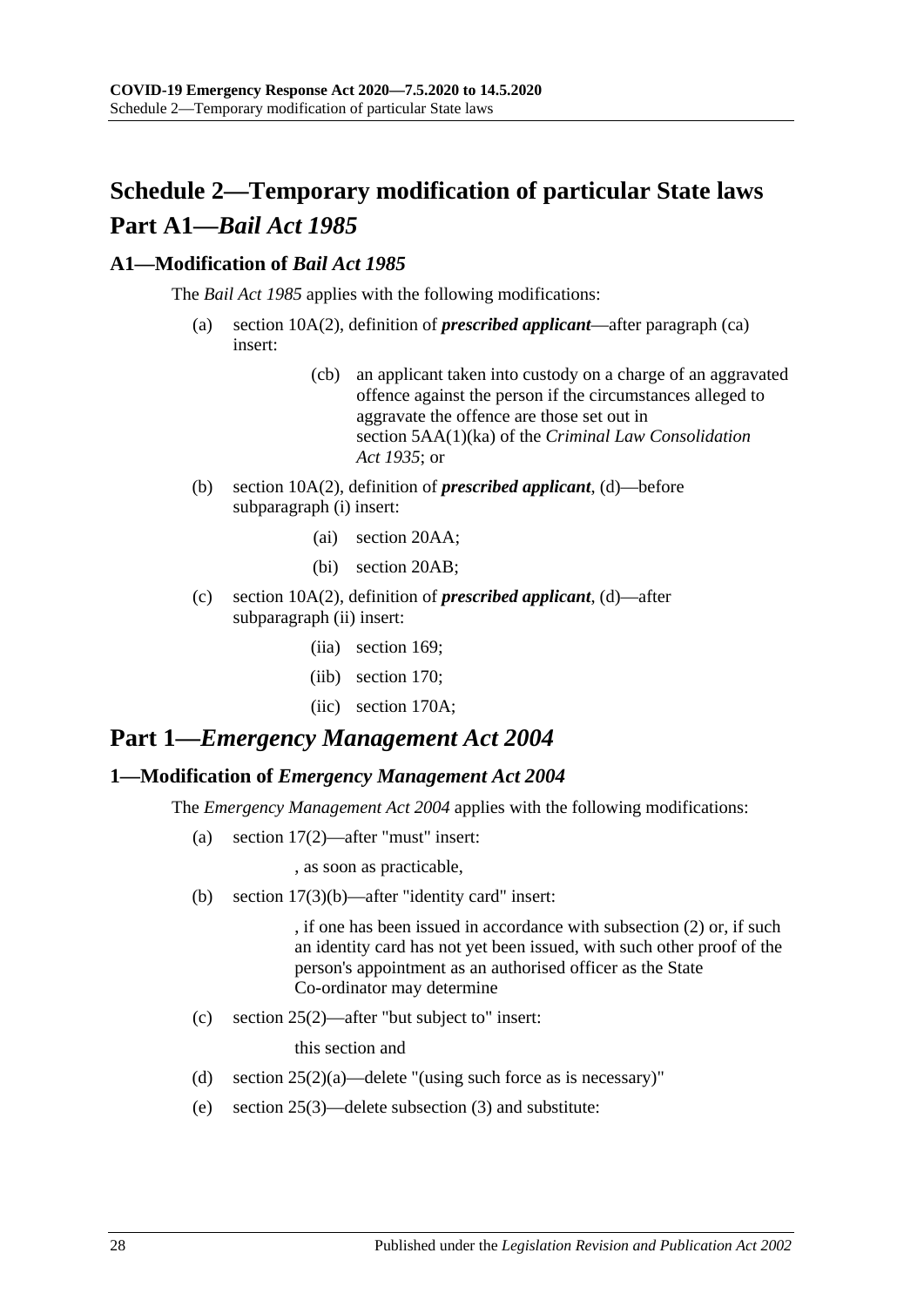- <span id="page-28-0"></span>(3) The State Co-ordinator (or a delegate of the State Co-ordinator) may give a direction or make a requirement under this section that applies to persons generally throughout the State.
- (4) A direction or requirement of a kind referred to in [subsection](#page-28-0) (3) must be published on a website determined by the State Co-ordinator within 24 hours after it is given or made.
- (5) For the avoidance of doubt—
	- (a) the State Co-ordinator or an authorised officer may exercise or discharge a power or function under this section even if to do so would contravene another law of the State; and
	- (b) the State Co-ordinator or an authorised officer may use such force as is reasonably necessary in the exercise or discharge of a power or function under this section or in ensuring compliance with a direction or requirement under this section; and
	- (c) a direction or requirement given or imposed by the State Co-ordinator or an authorised officer under this section may do any of the following:
		- (i) it may apply to a person, or a class of persons, or in respect of any place or during any period;
		- (ii) it may require or allow a person or a class of persons to act in contravention of another law of the State;
		- (iii) it may affect the lawful rights or obligations of any person or class of persons; and
	- (d) a direction or requirement may be issued in the form of a written instrument or in any other form (including, without limitation, orally, by SMS or email).
- (6) If a direction applies to a class of persons or applies in respect of any place or during any period, the State Co-ordinator, or an authorised officer, may exempt (conditionally or unconditionally) any person or class of persons from the direction.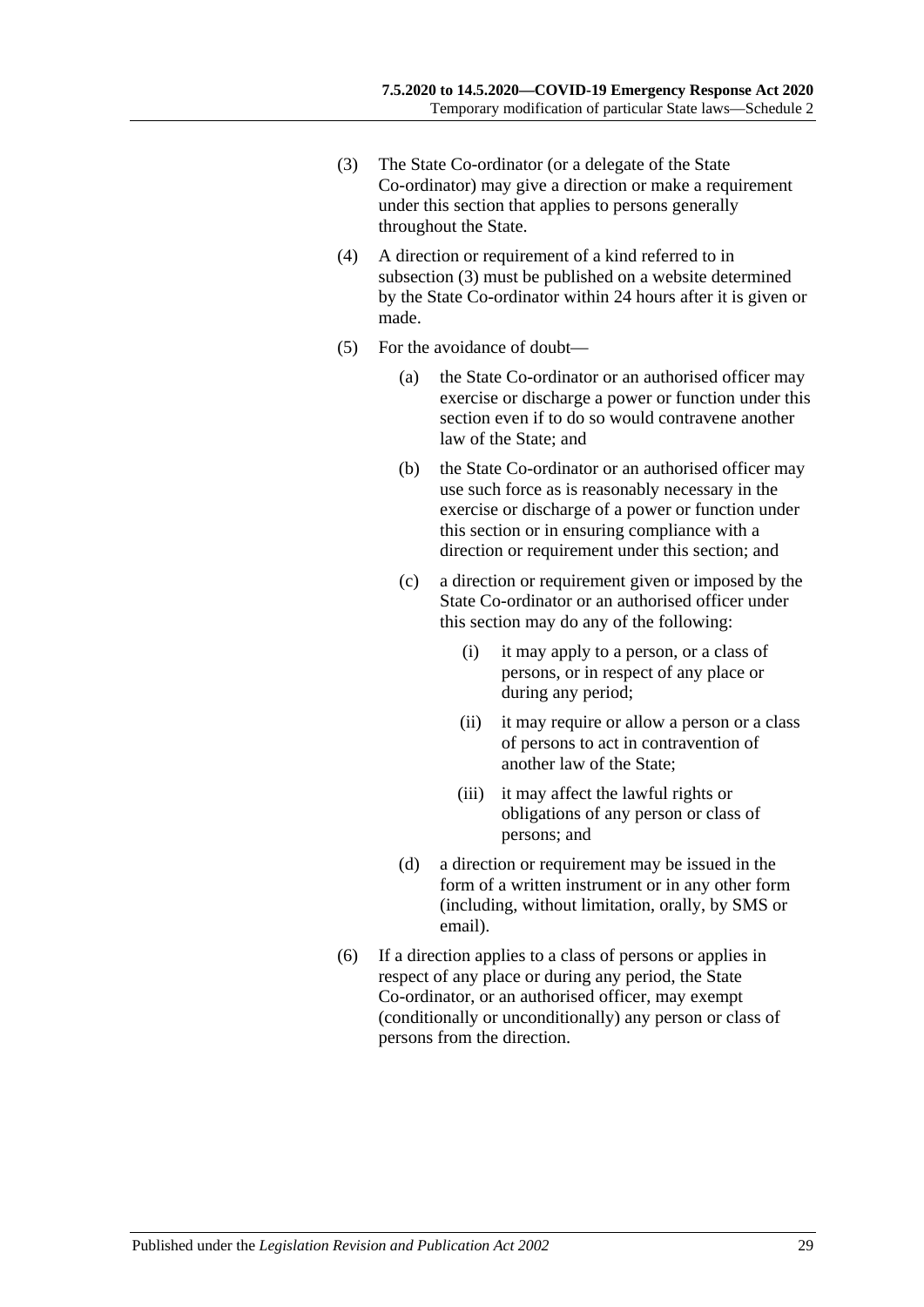- (7) The State Co-ordinator must consider the advice of the Chief Public Health Officer before exercising or discharging a power or function under this section that would (conditionally or unconditionally) authorise authorised officers, or authorised officers of a particular class, to provide, direct, require or allow the provision of health goods or services or a particular class of such goods or services.
- (f) after section 26A insert:

#### **26B—No obligation on persons to maintain secrecy**

No obligation to maintain secrecy or other restriction on the disclosure of information applies to a person who is required to disclose information by a direction or requirement issued under section 25, except an obligation or restriction designed to keep the identity of an informant secret.

(g) section 28(1)—after the penalty provision insert:

Expiation fee:

- (a) in the case of a natural person—\$1 000; or
- (b) in the case of a body corporate—\$5 000.

## **Part 2—***Environment Protection Act 1993*

### <span id="page-29-0"></span>**2—Modification of** *Environment Protection Act 1993*

Section 71A of the *[Environment Protection Act](http://www.legislation.sa.gov.au/index.aspx?action=legref&type=act&legtitle=Environment%20Protection%20Act%201993) 1993* applies with the following modification:

Section 71A(b)—delete paragraph (b) and substitute:

- (b) in any other case—
	- (i) in cash; or
	- (ii) by way of electronic funds transfer to a bank account or credit card account; or
	- (iii) in a manner prescribed by regulation.

## **Part 3—***Parliamentary Committees Act 1991*

### <span id="page-29-1"></span>**3—Modification of** *Parliamentary Committees Act 1991*

<span id="page-29-2"></span>Part 6 Division 1 of the *[Parliamentary Committees Act](http://www.legislation.sa.gov.au/index.aspx?action=legref&type=act&legtitle=Parliamentary%20Committees%20Act%201991) 1991* applies with the following modification:

After section 16A insert:

### **16AA—Public works—COVID-19 pandemic**

- (1) Section 16A(2) does not apply to a public work—
	- (a) if the Governor has, by proclamation, on the recommendation of a Minister, declared that section 16A(2) does not apply to the work; or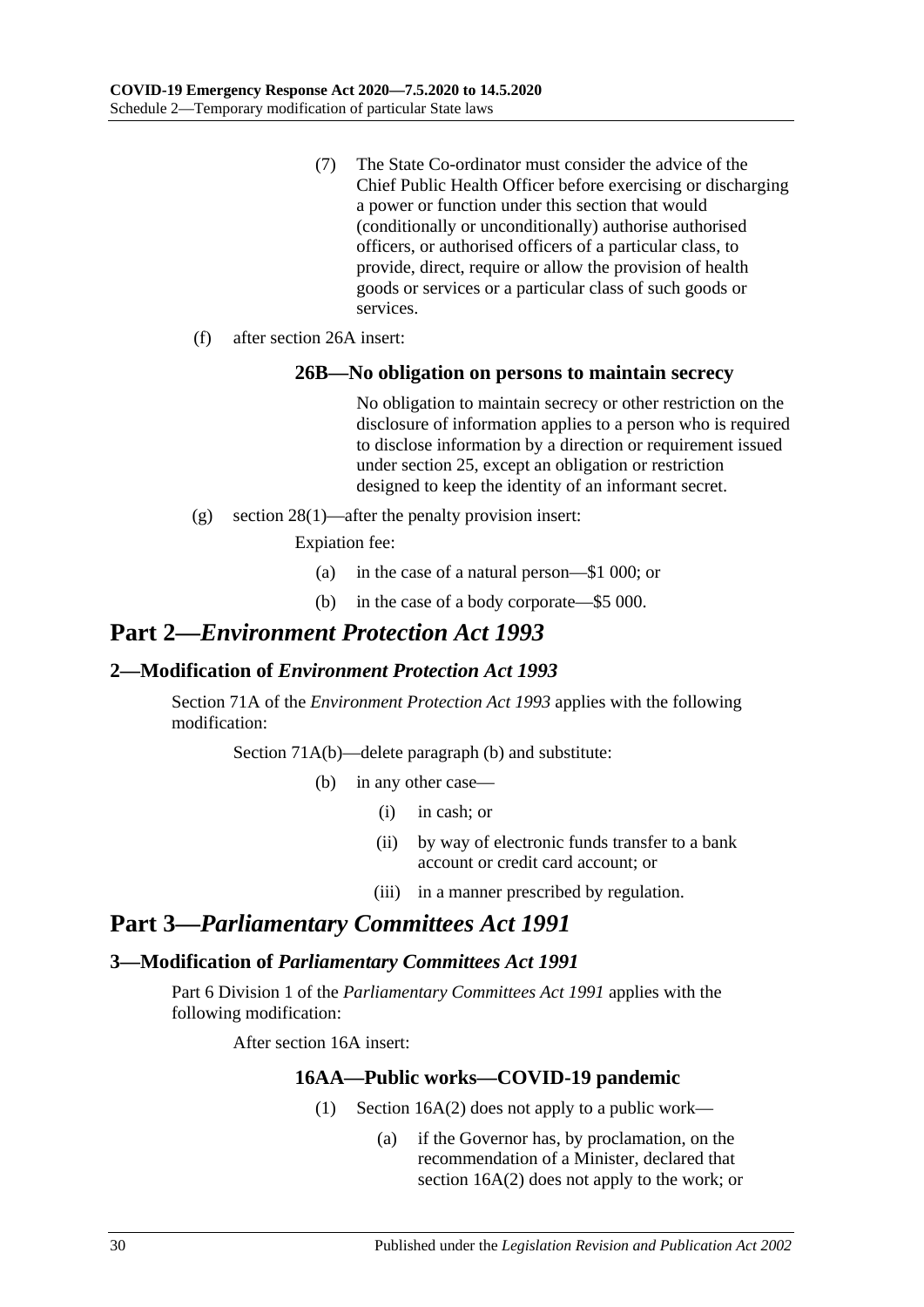- $(h)$  if—
	- (i) a Minister has advised the Public Works Committee that they are satisfied that the public work is a prescribed public work; and
	- (ii) not less than 5 days has elapsed since the Committee completed its inquiry in relation to the public work; and
	- (iii) no final report of the Committee relating to the public work has been presented to its appointing House or published under [subsection](#page-30-0) (4).
- (2) A Minister may only make a recommendation to the Governor for the purposes of [subsection](#page-29-2)  $(1)(a)$  if the Minister is satisfied that—
	- (a) the public work is a prescribed public work; and
	- (b) the Public Works Committee has not inquired, or will not be able to inquire, into the work, or has not reported, or will not be able to report, on the work, as required by section 16A(2) within an appropriate timeframe.
- (3) Despite section 16A, a contract may be awarded in relation to a public work that a Minister is satisfied is a prescribed public work without the Public Works Committee having inquired into the work (but nothing in this subsection permits commencement of construction of the public work).
- <span id="page-30-0"></span>(4) Section 17(7) does not apply to the Public Works Committee and that Committee may, at any time after it adopts an interim or final report—
	- (a) present the report to the Speaker of the House of Assembly; and
	- (b) the Speaker of the House of Assembly may, after consultation with the Committee, authorise the publication of the report prior to its presentation to the House of Assembly.
- (5) In this section—

*prescribed public work* means a public work that is necessary as a result of circumstances brought about by the COVID-19 pandemic (or as a result of any measures taken to address the COVID-19 pandemic) or to provide economic stimulus during and after the COVID-19 pandemic.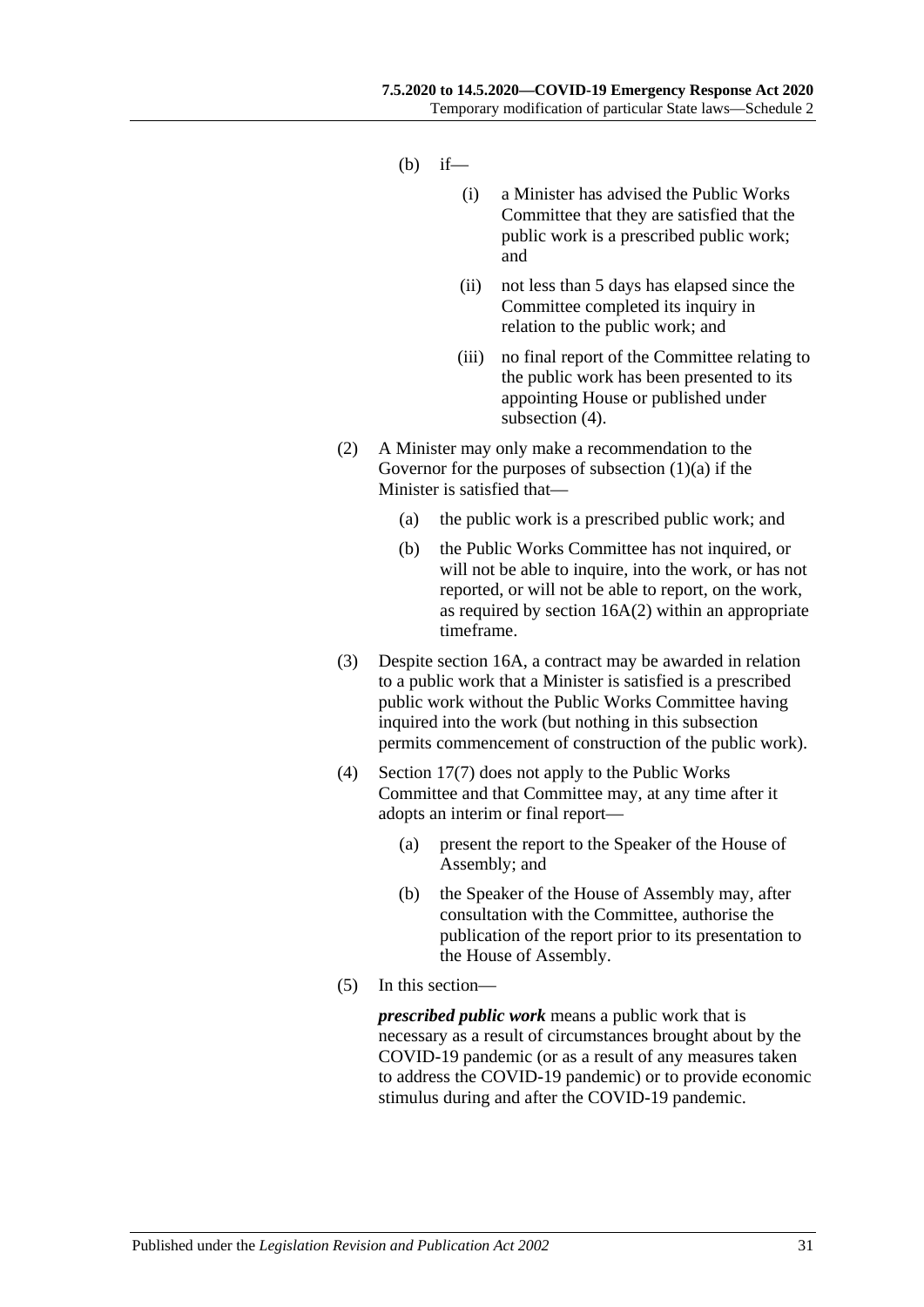## **Part 4—***Public Finance and Audit Act 1987*

### <span id="page-31-0"></span>**4—Modification of** *Public Finance and Audit Act 1987*

Section 12 of the *[Public Finance and Audit Act](http://www.legislation.sa.gov.au/index.aspx?action=legref&type=act&legtitle=Public%20Finance%20and%20Audit%20Act%201987) 1987* applies with the following modification:

Section 12(2)(a)—delete "three per cent" and substitute:

ten per cent

## **Part 5—***South Australian Public Health Act 2011*

#### <span id="page-31-1"></span>**5—Modification of** *South Australian Public Health Act 2011*

The *[South Australian Public Health Act](http://www.legislation.sa.gov.au/index.aspx?action=legref&type=act&legtitle=South%20Australian%20Public%20Health%20Act%202011) 2011* applies with the following modifications:

- (a) section 66—after subsection (2) insert:
	- (2a) A direction or requirement under subsection (1) or (2) may be issued in the form of a written instrument or in any other form (including, without limitation, orally, by SMS or email).
- (b) section 73(8a)—delete "48" and substitute:

72

(c) section 74(3a)—delete "48" and substitute:

72

- (d) section 75(3a)—delete "48" and substitute: 72
- (e) section 77(3a)—delete "48" and substitute:

#### 72

- (f) section 77—after subsection (5) insert:
	- (5a) For the purposes of giving effect to an order made under this section in respect of a person, the Chief Public Health Officer or an authorised person may—
		- (a) apprehend and take the person to the place at which the person is to be detained under the order; and
		- (b) restrain the person and otherwise use force in relation to the person as reasonably required in the circumstances; and
		- (c) be assisted by such persons as may be necessary or desirable in the circumstances.
- (g) section  $77(6)(b)(i)$ —delete "48" and substitute:

72

(h) section 77(8a)—delete "48" and substitute: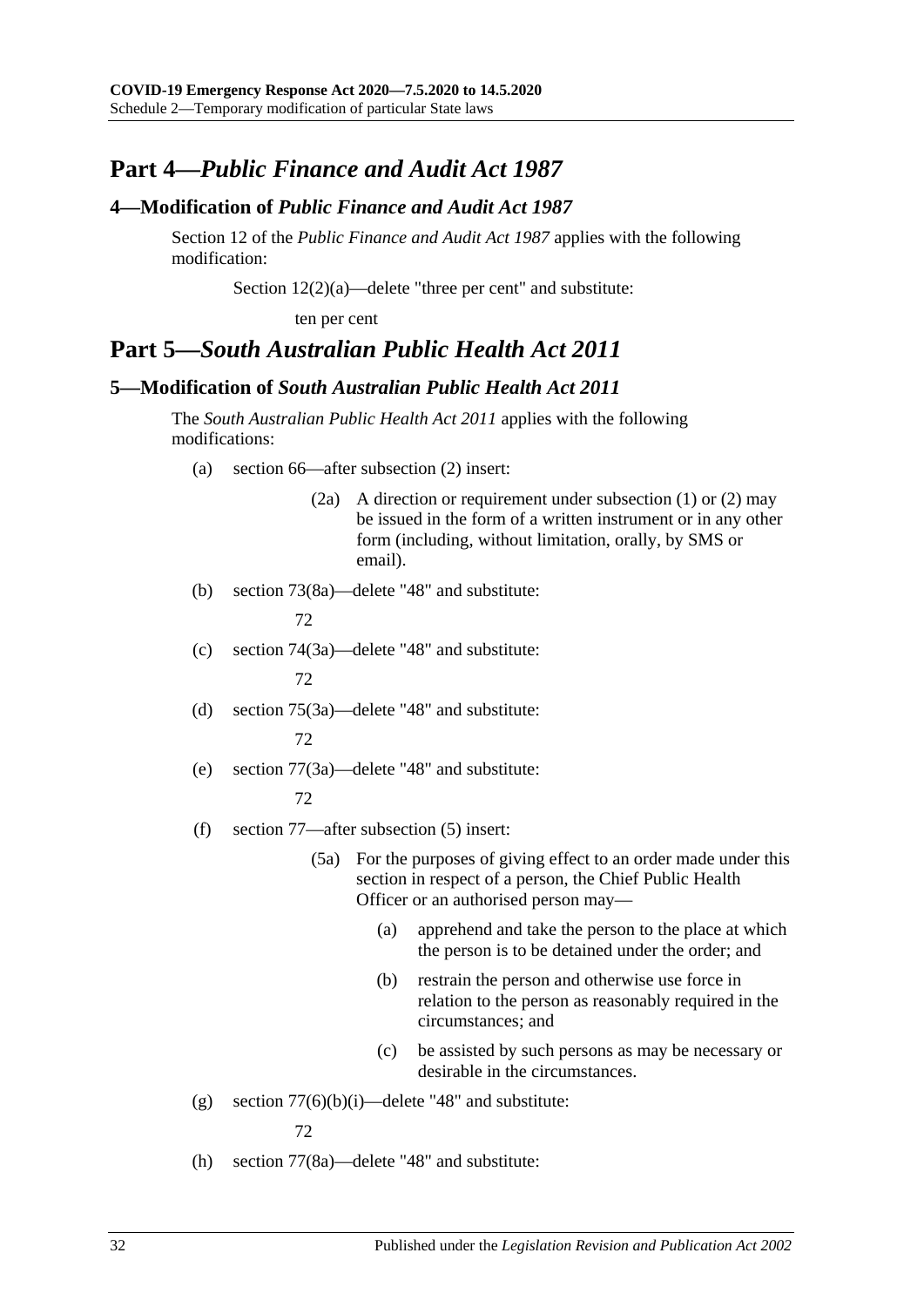72

(i) section 77(8b)(a)—delete "48" and substitute:

72

- (j) section 77—after subsection (14) insert:
	- (15) In this section—

#### *authorised person* means—

- (a) a police officer; or
- (b) a person authorised by the Chief Public Health Officer to act as an authorised person under this section.
- (k) section 99(2)—after paragraph (i) insert:
	- (ia) disclosing information in accordance with an authorisation of the Chief Public Health Officer; or